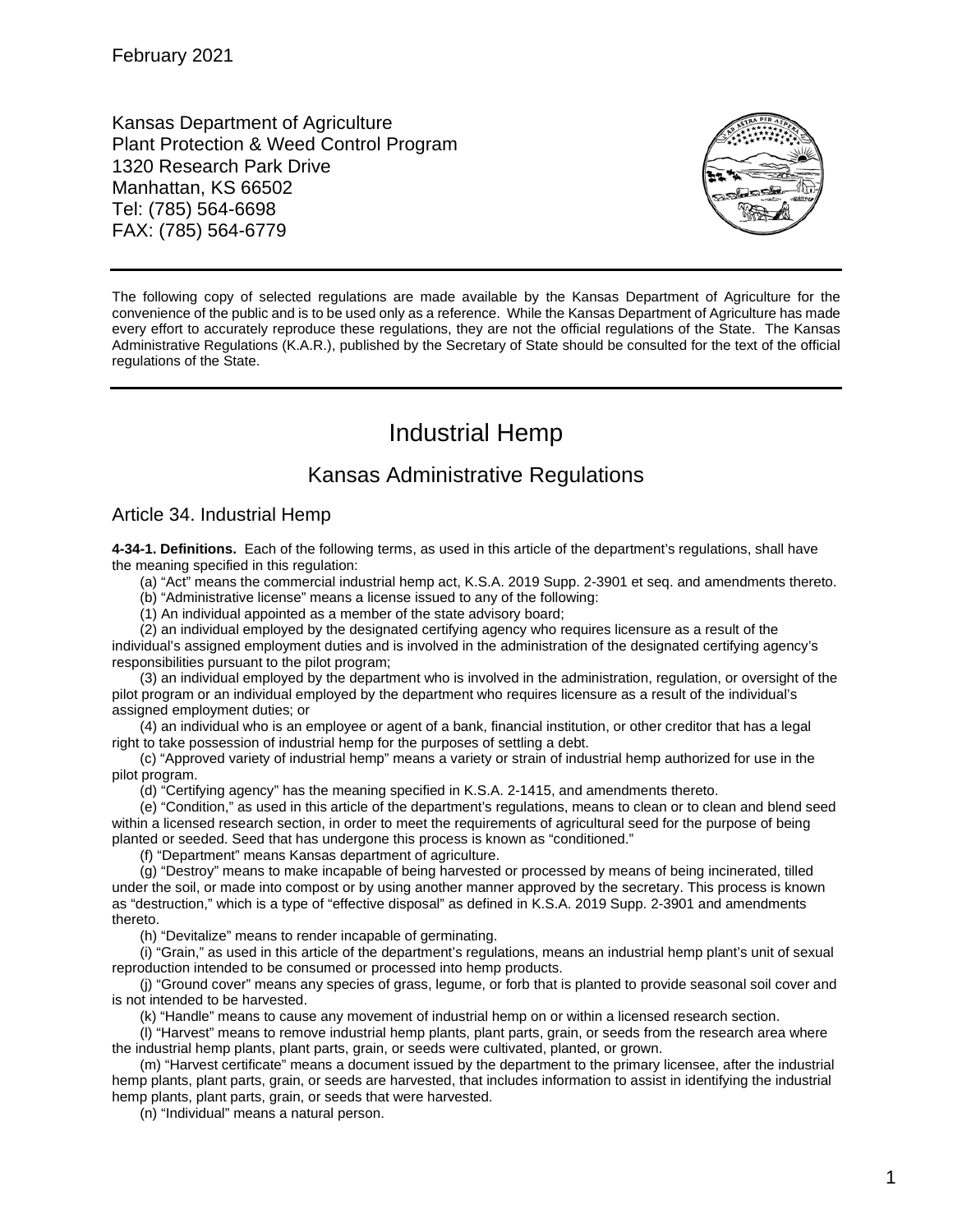(o) "Licensed growing area" means an area that is identified on an application or license for cultivating or producing industrial hemp for commercial purposes, can consist of a single primary section legally designated by the public land survey system, and may include an additional half mile in any direction beyond the primary section.

(p) "Licensed research distributor" means an individual licensed by the department to handle, condition, store distribute, or transport raw, harvested industrial hemp plants, plant parts, grain, or seeds in Kansas.

(q) "Licensed research grower" means an individual licensed by the department to cultivate, plant, grow, handle, harvest, condition, store, distribute, or transport industrial hemp plants, plant parts, grain, or seeds in Kansas.

(r) "Licensed research processor" means an individual licensed by the department to handle, store, or process industrial hemp plants, plant parts, or grain and take part in any aspect of turning raw, harvested industrial hemp into a hemp product in Kansas.

(s) "Licensed research section" means a section legally designated by the public land survey system that is identified in the license issued by the department establishing where a licensee may cultivate, plant, grow, handle, harvest, condition, store, distribute, transport, or process industrial hemp plants, plant parts, grain, or seeds. A licensed research section may include land, structures, and buildings that are not used to cultivate, plant, grow, handle, harvest, condition, store, distribute, transport, or process industrial hemp plants, plant parts, grain, or seeds.

(t) "Licensee" means any individual who possesses a valid license issued by the department pursuant to the act.

(u) "Lot" means a contiguous area in a field, greenhouse, or indoor growing structure containing the same variety or strain of cannabis throughout the area.

(v) "Pilot program" means the industrial hemp research program administered by the department pursuant to the act.

(w) "Plant part" means any portion of an industrial hemp plant, including any of the following:

(1) Whole or partial unprocessed plants, including stalk, leaf, seed, floral, and root materials; (2) raw roots;

(3) fresh, unprocessed, dried, or ground leaves or floral material; or

(4) rooted plants, cuttings, propagules, or clones.

(x) "Primary licensee" means an individual at least 18 years of age who was issued a research license by the department and who shall be responsible for ensuring that all licensees listed on the research license application submitted by that individual comply with the requirements of the act and any implementing regulations.

(y) "Research area" means a location within a licensed research section used for the cultivation, planting, growth, handling, harvesting, conditioning, storage, distribution, transporting, or processing of industrial hemp plants, plant parts, grain, or seeds.

(z) "Secretary" means secretary of the Kansas department of agriculture or the secretary's designated representative.

(aa) "Seed," as used in this article of the department's regulations, means an industrial hemp plant's unit of sexual reproduction intended to be planted for germination.

(bb) "Variety" means a subdivision of a species that meets the following conditions:

(1) Is uniform, in the sense that the variations in essential and distinctive characteristics are describable;

(2) is stable, in the sense that the variety will remain unchanged in its essential and distinctive characteristics and its uniformity if reproduced or reconstituted as required by the different categories of varieties; and

(3) is distinct, in that the variety can be differentiated by one or more identifiable morphological, physiological, or other characteristics from all other publicly known varieties.

(cc) "Volunteer plant" means any plant of the genus cannabis that grows of its own accord from seeds or roots and is not intentionally planted. (Authorized by and implementing K.S.A. 2019 Supp. 2-3902; effective Feb. 8, 2019; amended Feb. 26, 2021.)

**4-34-2. Certified seed.** (a) All certified seed shall be considered "agricultural seed" subject to the Kansas agricultural seed act, K.S.A. 2-1415 et seq. and amendments thereto, and the implementing regulations.

(b) No certification of seed shall be made unless by or on the authority of the designated certifying agency. (Authorized by and implementing K.S.A. 2018 Supp. 2-3902; effective Feb. 8, 2019.)

**4-34-3. License approval process.** (a) Each individual wanting to conduct research pursuant to the pilot program shall submit or be listed on a completed, accurate, and legible research license application. Each research license application shall be submitted on a form provided by the department and shall designate the individual wanting to be the primary licensee and all proposed licensees. Each research license application shall include a research proposal and all required state and national criminal history record check and application fees, except that an individual wanting to be a primary licensee on a state educational institution license shall not be required to submit an application fee.

(b) Each individual issued an administrative license, each individual wanting to be a primary licensee, and each individual listed on a research license application shall meet the following requirements:

(1) Be fingerprinted and submit to a state and national criminal history record check, which shall be performed by the Kansas bureau of investigation;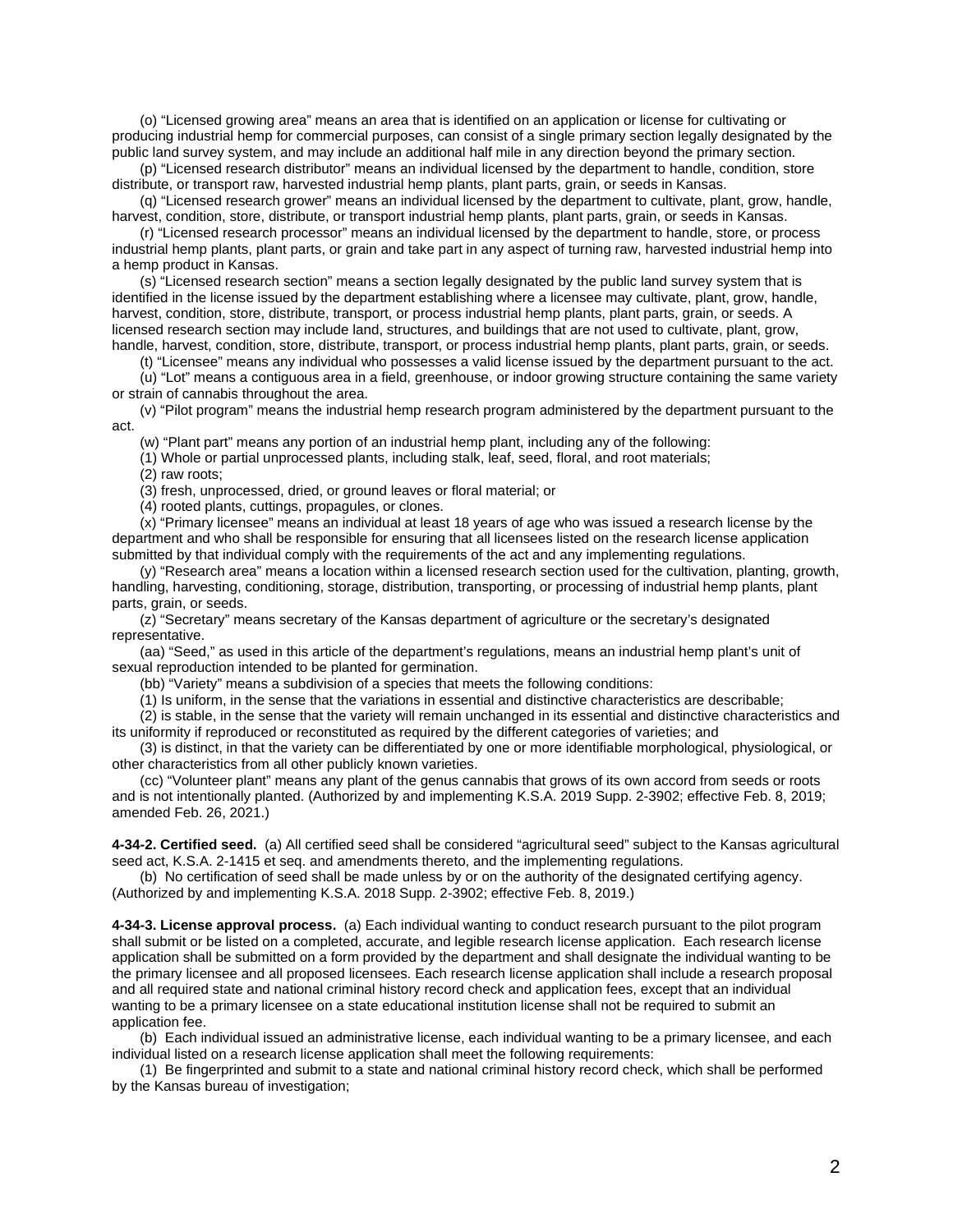(2) submit payment for the fingerprint-based criminal history record check to the Kansas bureau of investigation; and

(3) submit payment for the costs of fingerprinting to the law enforcement agency that provided the fingerprinting services.

(c) Each individual wanting to be a primary licensee and each individual listed on a research license application shall submit that individual's fingerprints and a state and national criminal history record check no more than 30 days before submitting the research license application to the department.

(d) Following the department's receipt of the completed research license application, verification that all individuals passed the state and national criminal history record check, and the application fees, the research license application shall be reviewed by the state advisory board and either rejected or recommended for approval and forwarded to the secretary.

(e) Following the secretary's review, each research license application shall be denied or conditionally approved. The individual wanting to be the primary licensee shall be notified by the department of the denial or conditional approval in writing. Each research license application for a state educational institution license shall be reviewed solely by the secretary and shall be denied or approved. If approved, each state educational institution license shall be issued by the department and the licensee may begin the approved research.

(f) Upon conditional approval of a research license application, the individual wanting to be the primary licensee shall remit the applicable license fees for each approved license category within 15 days of receipt of the department's written notice of conditional approval. Once the department receives the applicable license fees, the research license application shall be officially approved and each appropriate license shall be issued by the department. Upon receipt of the research license, the licensee may begin the approved research. (Authorized by and implementing K.S.A. 2018 Supp. 2-3902; effective Feb. 8, 2019.)

**4-34-4. Research license applications.** (a) Each individual wanting to be a primary licensee shall identify the following on the research license application:

(1) Each owner of all land, structures, and buildings where any proposed research will be conducted;

(2) each owner of all motor vehicles that will be used to distribute or transport industrial hemp plants, plant parts, grain, or seeds;

(3) each individual that will own 10 percent or more of the industrial hemp plants, plant parts, grain, or seeds being cultivated, planted, or grown; and

(4) each individual that will otherwise be involved in the research proposal, including those individuals that will be engaged in the purchasing, researching, cultivating, planting, growing, handling, harvesting, conditioning, storing, distributing, transporting, processing, studying, analyzing, or selling of industrial hemp plants, plant parts, grain, or seeds.

(b) Each research license application shall include the following:

(1) A research proposal submitted on a form provided by the department that includes the following, at a minimum:

(A) A statement of the type of research to be conducted;

- (B) the purpose of the research;
- (C) the data that will be collected;
- (D) the location where the research will occur;
- (E) the number of acres or square feet that will be used to conduct the research;
- (F) the methods to be used in conducting the research;
- (G) the intended duration of the research;
- (H) the anticipated results of the research; and
- (I) any other relevant information that the secretary requests;

(2) legal descriptions and maps depicting each location where industrial hemp plants, plant parts, grain, or seeds will be cultivated, planted, grown, handled, harvested, conditioned, stored, distributed, transported, or processed, including appropriate designations for field identifications and boundaries and the global positioning system coordinates;

(3) a description of each vehicle that will be used for transporting or distributing industrial hemp plants, plant parts, grain, or seeds, including the make, model, license plate number, and color; and

(4) a list of each individual who will transport any industrial hemp plants, plant parts, grain, or seeds, along with a copy of the individual's current driver's license.

(c) Each research license application shall be submitted to the department on an annual basis, on a form provided by the department. Each research license application shall be submitted to the department no later than March 1 for the 2019 growing season and no later than November 30 for each subsequent growing season.

(d) Incomplete or illegible research license applications shall not be accepted, and the application fees shall not be refunded.

(1) Any individual wanting to be a primary licensee may complete or resubmit a previously incomplete or illegible research license application no later than November 30.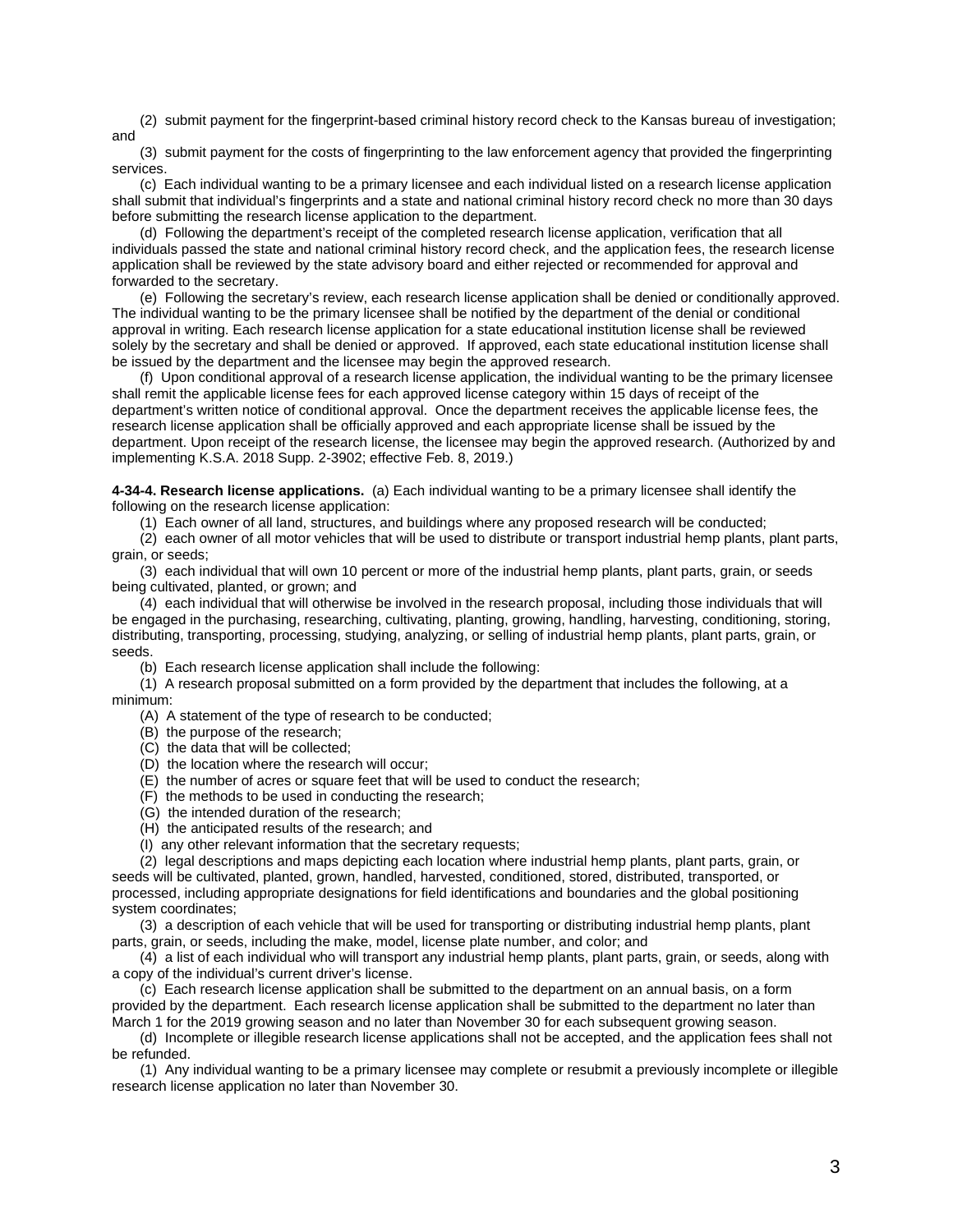(2) For the 2019 growing season, any individual wanting to be a primary licensee may complete or resubmit a previously incomplete or illegible research license application no later than March 1.

(e) Any individual may apply for multiple licenses in a single license category or multiple license categories. Each individual shall provide the department with all required information for each license being sought along with payment of separate application fees and license fees.

(f) A research license application may be denied and the application fees shall not be refunded if at least one of the following conditions is met:

(1) The research license application is not submitted by the established deadline.

(2) The research license application does not include the application fees.

(3) Any individual identified on the research license application fails to submit to the state and national criminal history record check as required.

(4) Any criminal history records check reveals that an individual identified on the license application has been convicted of any crime specified in K.S.A. 2018 Supp. 2-3902, and amendments thereto, or a violation of any law of another jurisdiction that is in substantial conformity with the offenses listed in that statute.

(5) The research license application does not include a research proposal.

(6) The research license application includes a home or residence as a location to cultivate, plant, grow, handle, harvest, condition, store, distribute, transport, or process industrial hemp plants, plant parts, grain, or seeds. (Authorized by and implementing K.S.A. 2018 Supp. 2-3902; effective Feb. 8, 2019.)

**4-34-5. Licenses issued by the department; general requirements for licensees.** (a) Each license issued by the department shall establish the requirements governing each licensee's participation in the pilot program. Any violation of the terms and conditions specified in a license may result in the revocation of any license held by the licensee and denial of future applications. Each licensee shall comply with all instructions from representatives of the department and local, state, and federal law enforcement agencies pertaining to the licensee's involvement in the pilot program.

(b) Before cultivating, planting, growing, handling, harvesting, conditioning, storing, distributing, transporting, processing, researching, overseeing, studying, or analyzing industrial hemp plants, plant parts, grain, or seeds for research purposes at any location in Kansas, each individual shall obtain a license issued by the department.

(c) Before a license is issued by the department, license fees shall be paid as required by K.A.R. 4-34-12. Failure by the individual wanting to be the primary licensee to pay the license fees within 15 days of receipt of notice of conditional approval shall terminate the approval process of the research license application, and the requested licenses shall not be issued by the department.

(d) Except in the case of the death of the primary licensee, a license issued by the department shall not be sold or transferred. If the primary licensee dies, any individual listed on the research license application that has also been issued a license may request that the department modify the license as required by K.A.R. 4-34-13.

(e)(1) Each licensee shall use or allow to be used as part of the pilot program only industrial hemp plants, plant parts, grain, or seeds from varieties currently designated by the department as approved varieties of industrial hemp. The department's document titled "approved varieties of industrial hemp for planting," dated October 15, 2018, is hereby adopted by reference.

(2) Upon request of the individual wanting to be the primary licensee, any licensees listed on that individual's research license application may be authorized by the secretary to cultivate, plant, grow, handle, harvest, condition, store, distribute, transport, or process varieties of industrial hemp other than those varieties identified under paragraph (e)(1), if doing so is appropriate and consistent with the individual's research proposal.

(f) At all times while a licensee is engaged in cultivating, planting, growing, handling, harvesting, conditioning, storing, distributing, transporting, processing, researching, overseeing, studying, or analyzing industrial hemp plants, plant parts, grain or seeds pursuant to the pilot program, the licensee shall have that individual's current license authorizing the activity in possession.

(g) Each license issued by the department shall be valid from the date of issuance until the expiration date unless the license is revoked by the department. Each license shall expire on January 31, following the date of issuance. An individual may apply for a license in successive years by completing a research license application, state and national criminal history records check, fingerprinting, and paying the application and license fees. Issuance of a license in one year shall not guarantee issuance of a license in any subsequent year.

(h) A license shall not be issued by the department to an individual if the individual's research license application includes a location approved by the department as a research area in a license previously issued by the department in the same license year. Any individual may request that the department approve multiple licensed research sections. However, each request shall require a separate research license application, application fees, and license fees.

(i) Any primary licensee may be approved by the department to cultivate, plant, or grow industrial hemp plants, plant parts, grain, or seeds on an acreage or square footage that is equal to or less than the acreage or square footage stated in the research license application. Industrial hemp plants, plant parts, grain, or seeds may be cultivated, planted, or grown on an acreage or square footage that is equal to or less than the approved acreage or square footage. Completion of a modification request form shall not be required if a primary licensee elects to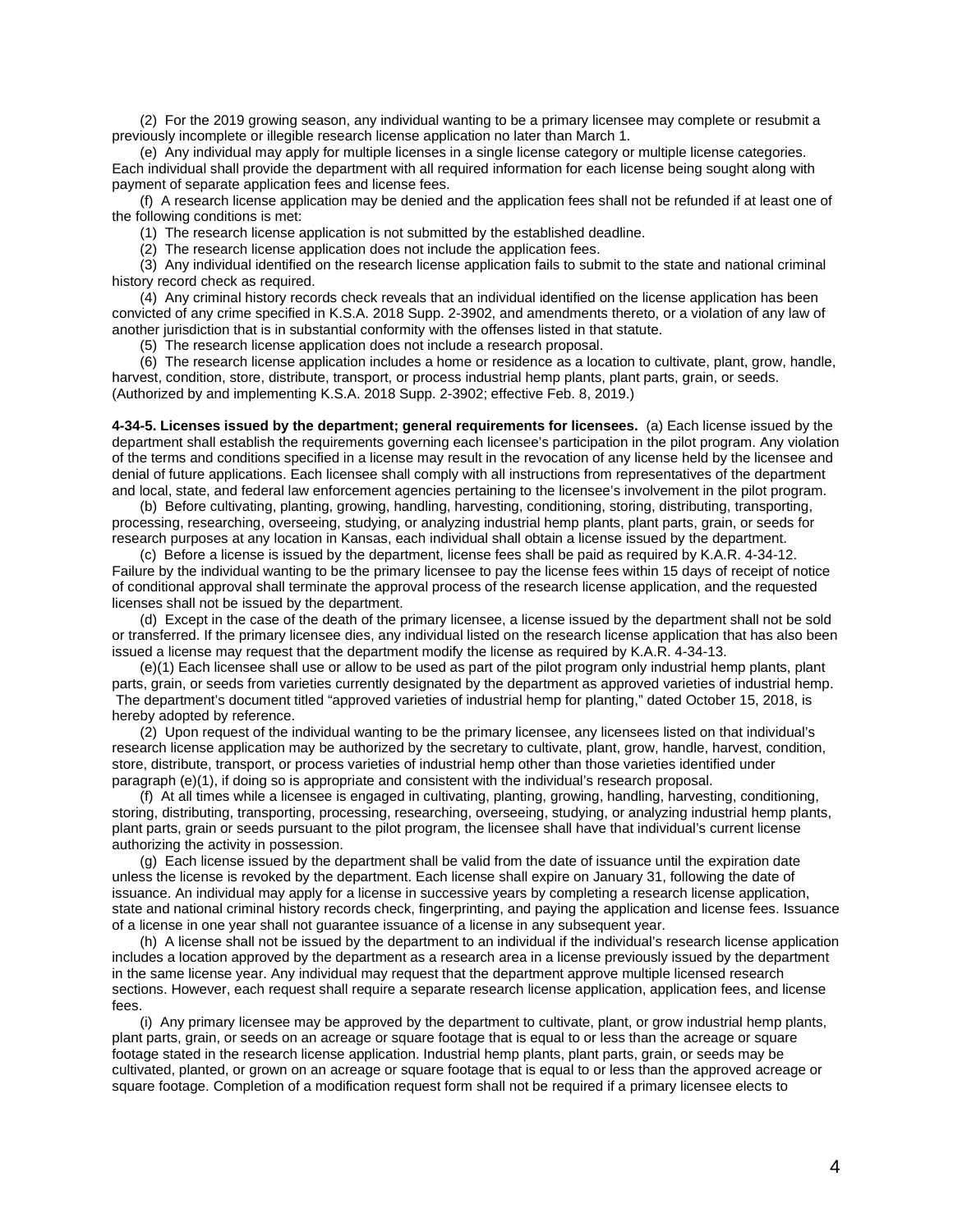cultivate, plant, or grow industrial hemp plants, plant parts, grain, or seeds on an acreage or square footage that is less than the acreage or square footage authorized in the license.

(j) Licensees shall use only approved varieties of industrial hemp when engaged in cultivating, planting, growing, handling, harvesting, conditioning, storing, distributing, transporting, or processing industrial hemp plants, plant parts, grain, or seeds, except that any primary licensee may request that the secretary approve varieties of industrial hemp pursuant to paragraph (e)(2).

(k) Each licensee growing seed for seed certification shall meet the requirements specified in the Kansas agricultural seed act, K.S.A. 2-1415 et seq. amendments thereto, and the implementing regulations.

(l)(1) Each licensee shall consent to the department's providing information to law enforcement, fire, and rescue agencies and the public regarding each research area. Additionally, each licensee shall consent to the department's providing information about any licensed research section or research area, including global positioning system coordinates, to representatives of the Kansas bureau of investigation, United States drug enforcement agency, and other law enforcement agencies if representatives of any of these agencies request the information.

(2) Each licensee shall consent to the department's providing appropriate law enforcement agencies in each county with copies of the licensee's license.

(m) Each research area shall be subject to inspection by the department. Each representative of the department shall have complete, unrestricted, and immediate access to all industrial hemp plants, plant parts, grain, and seeds, whether growing or not, including access to all land, buildings, facilities, motor vehicles, and other structures listed on the license issued by the department. Access shall be granted whether the licensee is present or not, at reasonable times, without interference or obstruction, with or without cause, and with or without advance notice. The right of access shall include the unrestricted right to inspect or take samples of any industrial hemp plants, plant parts, grain, or seeds present at the location being accessed, as well as the right to inspect any reports or records pertaining to the licensee's research.

(n) Each licensee shall permit the department to perform any inspections and to collect any samples of any industrial hemp plants, plant parts, grain, or seeds at any time.

(o) Each licensee shall submit all reports required by the department on or before the specified deadlines.

(p) Each primary licensee shall retain, for at least five years, all records created as a result of the primary licensee's participation in the pilot program unless otherwise ordered by the secretary. The records shall be made available for inspection by the department, the Kansas bureau of investigation, and any other law enforcement agencies upon request.

(q) Each licensee shall ensure that any individual applying pesticides to industrial hemp plants or plant parts complies with the Kansas pesticide act, K.S.A. 2-2438a et seq. amendments thereto, and the implementing regulations.

(r) Each licensee shall be solely responsible for that licensee's risk of financial or other loss as a result of participating in the pilot program.

(s) A licensee shall not allow industrial hemp plants, plant parts, grain, or seeds to be cultivated, planted, grown, handled, harvested, conditioned, stored, distributed, transported, or processed at any location other than the locations included on the license issued by the department.

(t)(1) Each licensee shall immediately notify the department of any interaction with law enforcement related to the licensee's participation in the pilot program, as well as any contact with law enforcement related to criminal charges or a criminal investigation involving any crime specified in K.S.A. 2018 Supp. 2-3902, and amendments thereto, or a violation of any law of another jurisdiction that is in substantial conformity with the offenses listed in that statute. The licensee shall provide a written follow-up summarizing the interaction and its outcome to the department within three calendar days of the interaction.

(2) Each primary licensee shall notify the department and appropriate law enforcement agencies of the theft of any industrial hemp plants, plant parts, grain, or seeds within three calendar days of the theft.

(u) A primary licensee shall not permit any individual to participate in the pilot program pursuant to the primary licensee's research license application if that individual's license was revoked by the department or that individual was denied admission to participate in the pilot program. Except when conducting educational activities, a licensee shall not allow access to any research area listed on the license, industrial hemp plants, plant parts, grain, or seeds by an individual whose license was revoked by the department or who was denied admission to participate in the pilot program.

(v) A primary licensee shall not rent or lease land, buildings, facilities, motor vehicles, or other structures that will be used to conduct research as part of the pilot program from any individual whose license was revoked by the department or who was denied admission to participate in the pilot program.

(w) Any licensee may host or engage in educational activities as authorized by the license issued by the department. Any licensee hosting or engaging in educational activities may allow members of the public access to each research area for the sole purpose of participating in educational activities. Any licensee may set up a public display booth showcasing the individual's research relating to industrial hemp plants, plant parts, grain, or seeds at trade shows, county fairs, or other similar events. Licensees shall not allow any members of the public to have physical contact with or possess any industrial hemp plants, plant parts, grain, or seeds and shall not transfer,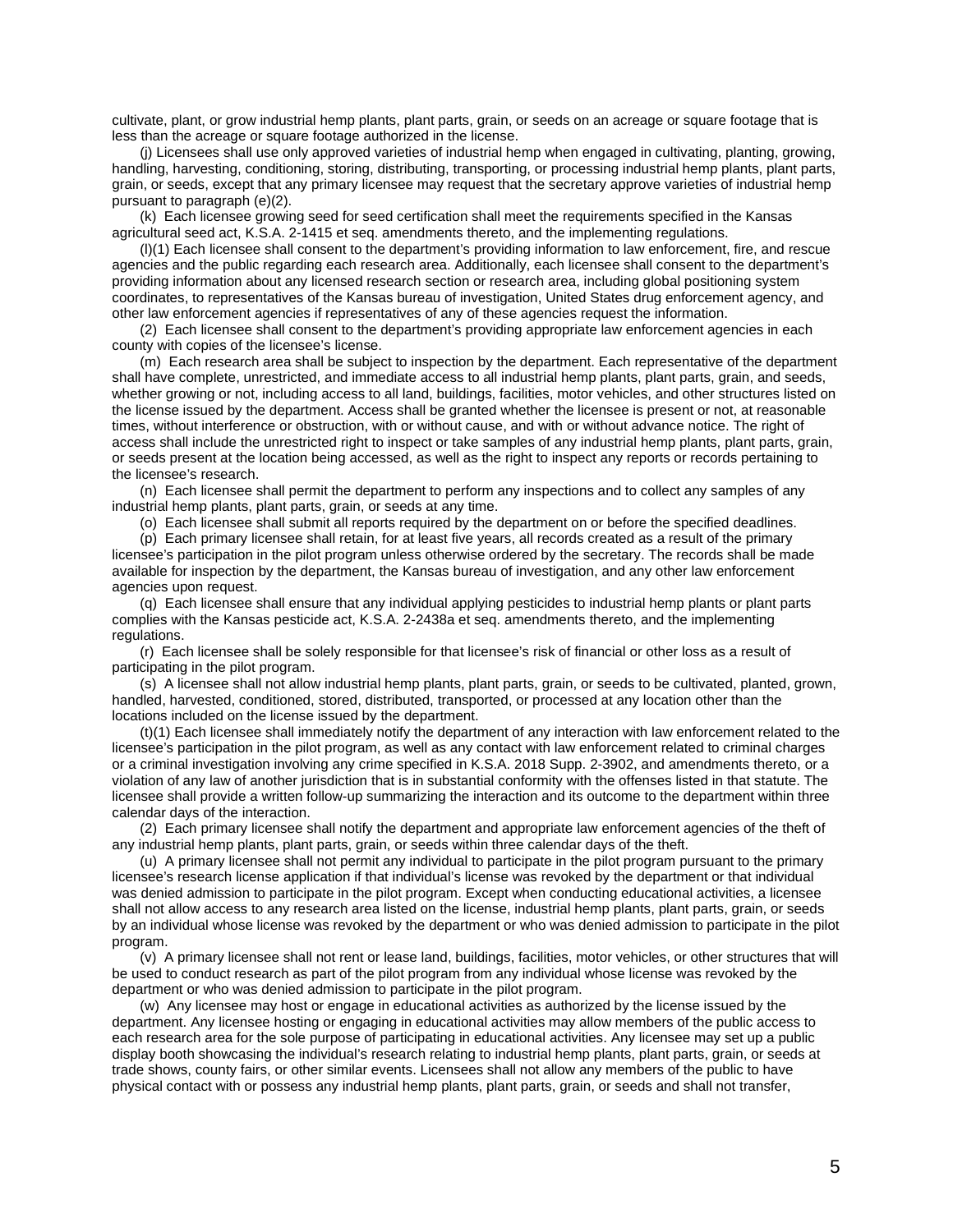distribute, trade, sell, give away, barter, or exchange for value any industrial hemp plants, plant parts, grain, or seeds to any member of the public.

(x) A licensee shall not conduct activities that involve industrial hemp plants, plant parts, grain, or seeds that are unrelated to the licensee's approved research proposal, license, or educational activities at any location listed on the license, including industrial hemp-related activities involving an industrial hemp maze.

(y) A licensee shall not distribute industrial hemp plants, plant parts, grain, or seeds at any location that is not identified on the license, including trade shows, county fairs, educational or other events, and any other address not listed on the license. (Authorized by and implementing K.S.A. 2018 Supp. 2-3902; effective Feb. 8, 2019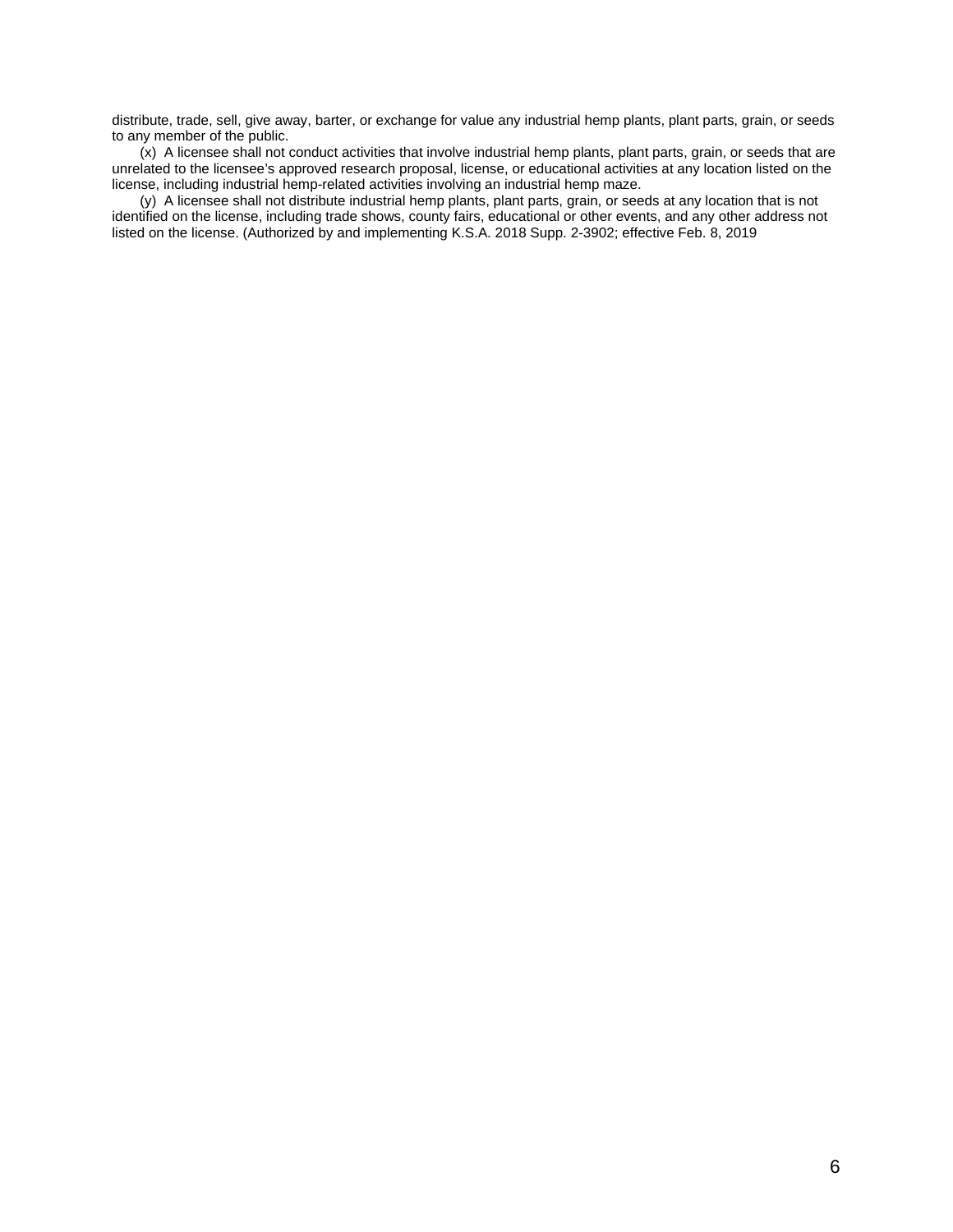

#### **Approved Varieties of Industrial Hemp for Planting October 15, 2018**

The following table includes the approved industrial hemp varieties that may be cultivated, planted, grown, handled, harvested, stored, distributed, transported, or processed in this state in accordance with the Industrial Hemp Research Program administered by the Kansas Department of Agriculture ("KDA") pursuant to K.S.A. 2018 Supp. 2-3901 *et seq*., and amendments thereto, and rules and regulations adopted thereunder.

| Variety            | Variety            |
|--------------------|--------------------|
| Alyssa             | Joey               |
| Beniko             | Katani             |
| Canda              | KCC13              |
| Carmagnola         | Martha             |
| CC                 | Maui's Cherry      |
| $CFX-1$            | Maui's Cherry 2    |
| $CFX-2$            | <b>MS77</b>        |
| <b>Cherry Wine</b> | MS77-CHG           |
| Cobbler#8          | OT                 |
| CRS-1              | Otto II: Endurance |
| <b>Delores</b>     | Otto II: Franklin  |
| Eletta Campana     | Otto II: Stout     |
| Elite              | Picolo             |
| Endurance LF 2/14  | <b>PR13</b>        |
| Fedora 17          | Santhica 27        |
| Felina 32          | Seagull IH 1       |
| Fibrol             | Stout LF 2/14      |
| Fibronova          | Sweetened LF 2/14  |
| Finola             | T1                 |
| Franklin LF 2/14   | Trump              |
| Futura 75          | Tygra              |
| Georgina           | <b>USO 31</b>      |
| Grandi             | Victoria           |
| H2 Cherry 1-6      | Wojko              |
| <b>HK05</b>        | Workhorse          |
| <b>HK08</b>        | $X-59$             |
| Helena             | Zolotonosha15      |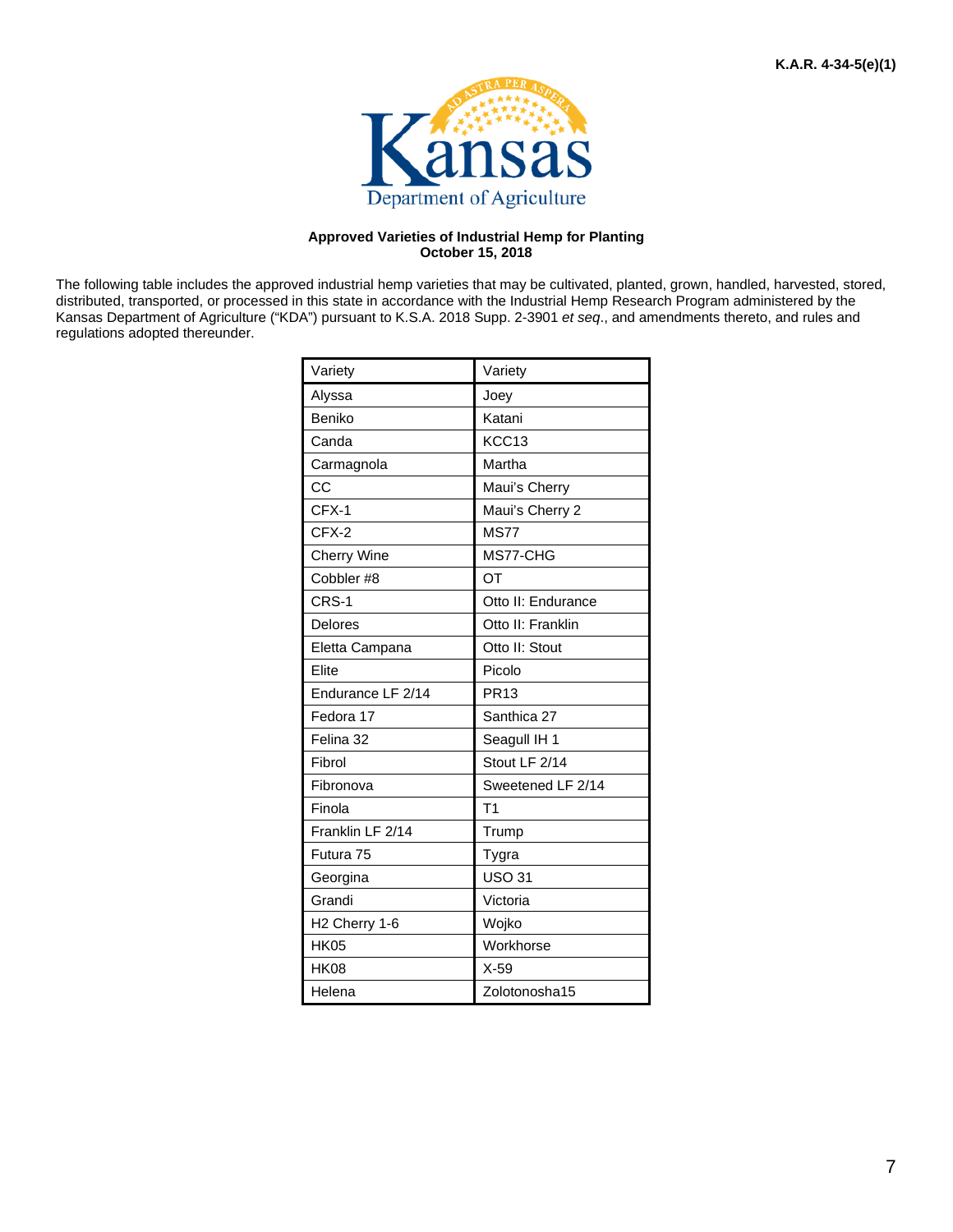**4-34-6. Research grower license.** (a) In addition to the requirements of K.A.R. 4-34-5, each individual who is issued a research grower license by the department shall meet the following requirements:

(1) Obtain industrial hemp plants or certified seeds from a licensed research distributor or from legally imported sources of industrial hemp;

(2) obtain and retain a copy of each seed label for all certified seed planted, cultivated, or grown;

(3) obtain and retain a copy of the following documents, if applicable:

(A) The research grower license of the primary licensee that cultivated, planted, grew, handled, harvested, conditioned, stored, distributed, or transported the industrial hemp plants or seeds being received;

(B) the research distributor license of the primary licensee that handled, conditioned, stored, distributed, or transported the industrial hemp plants or seeds being received; and

(C) the harvest certificate pertaining to the industrial hemp plants or seeds being received by the licensee or a bill of lading or other documentation identifying the source of the industrial hemp plants or seeds being received;

(4) ensure that industrial hemp plants, plant parts, grain, or seeds are not interplanted with any other crop in any research area;

(5) ensure that a copy of the harvest certificate pertaining to the industrial hemp plants, plant parts, grain, or seeds that were harvested or a bill of lading or other documentation identifying the source of the industrial hemp plants, plant parts, grain, or seeds accompanies the industrial hemp plants, plant parts, grain, or seeds being transported;

(6) ensure that industrial hemp plants, plant parts, grain, or seeds are not commingled with any other commodity or other items being transported; and

(7) survey and monitor any unlicensed growing areas, whether inactive or previously licensed as part of any research area, or never been licensed, including any ditches, fence lines, and other unmanaged land areas adjacent to the research areas, for volunteer plants and destroy any volunteer plants during the current license year and for at least three years after the last date of planting reported to the department.

(b) The primary licensee on each research grower license shall have a primary residence in Kansas.

(c) Any licensed research grower may cultivate, plant, grow, handle, harvest, condition, store, distribute, or transport industrial hemp plants, plant parts, grain, or seeds pursuant to the license issued by the department.

(d) A licensed research grower shall not handle, harvest, condition, store, distribute, transport, or process industrial hemp plants, plant parts, grain, or seeds cultivated, planted, or grown by another licensee without first obtaining any required license issued by the department.

(e) A licensed research grower shall not cultivate, plant, grow, handle, or harvest more than 80 acres in a licensed research section under one license in calendar year 2019 and shall not cultivate, plant, grow, handle, or harvest more than 320 acres in a licensed research section under one license in calendar year 2020. Each primary licensee on a research grower license who wants to cultivate, plant, grow, handle, or harvest more than the authorized acres in a licensed research section in any calendar year shall obtain an additional research grower license and pay all required application fees and license fees for the additional acreage.

(f) Each licensed research grower that cultivates, plants, grows, handles, harvests, conditions, stores, or transports industrial hemp plants or seeds that were obtained from outside Kansas shall maintain a bill of lading or other documentation that identifies the source of the industrial hemp plants or seeds to demonstrate that the industrial hemp plants or seeds were legally imported into Kansas. (Authorized by and implementing K.S.A. 2018 Supp. 2-3902; effective Feb. 8, 2019.)

**4-34-7. Research distributor license.** (a) In addition to the requirements of K.A.R. 4-34-5, each individual who is issued a research distributor license by the department shall meet the following requirements:

(1) Obtain industrial hemp plants, plant parts, grain, or seeds from a licensed research grower, licensed research distributor, or licensed research processor or from legally imported sources of industrial hemp;

(2) obtain and retain a copy of the following documents, if applicable:

(A) The research grower license of the primary licensee that cultivated, planted, grew, handled, harvested, conditioned, stored, distributed, or transported the industrial hemp plants, plant parts, grain, or seeds being received;

(B) the research distributor license of the primary licensee that handled, conditioned, stored, distributed, or transported the industrial hemp plants, plant parts, grain, or seeds being received;

(C) the research processor license of the primary licensee that handled or stored the industrial hemp plants, plant parts, or grain being received; and

(D) the harvest certificate pertaining to the industrial hemp plants, plant parts, grain, or seeds being received by the licensee or a bill of lading or other documentation identifying the source of the industrial hemp plants, plant parts, grain, or seed being received by the licensee;

(3) ensure that a copy of the harvest certificate pertaining to the industrial hemp plants, plant parts, grain, or seeds that were harvested or a bill of lading or other documentation identifying the source of the industrial hemp plants, plant parts, grain, or seeds accompanies the industrial hemp plants, plant parts, grain, or seeds being distributed or transported; and

(4) ensure that industrial hemp plants, plant parts, grain, or seeds are not commingled with any other commodity or other items being distributed or transported.

(b) The primary licensee on a research distributor license shall have a primary residence in Kansas.

(c) Any licensed research distributor may handle, condition, store, distribute, or transport industrial hemp plants, plant parts, grain, or seeds pursuant to the license issued by the department.

(d) A licensed research distributor shall not harvest or process industrial hemp plants, plant parts, grain, or seeds cultivated or grown by another licensee without first obtaining any required license issued by the department.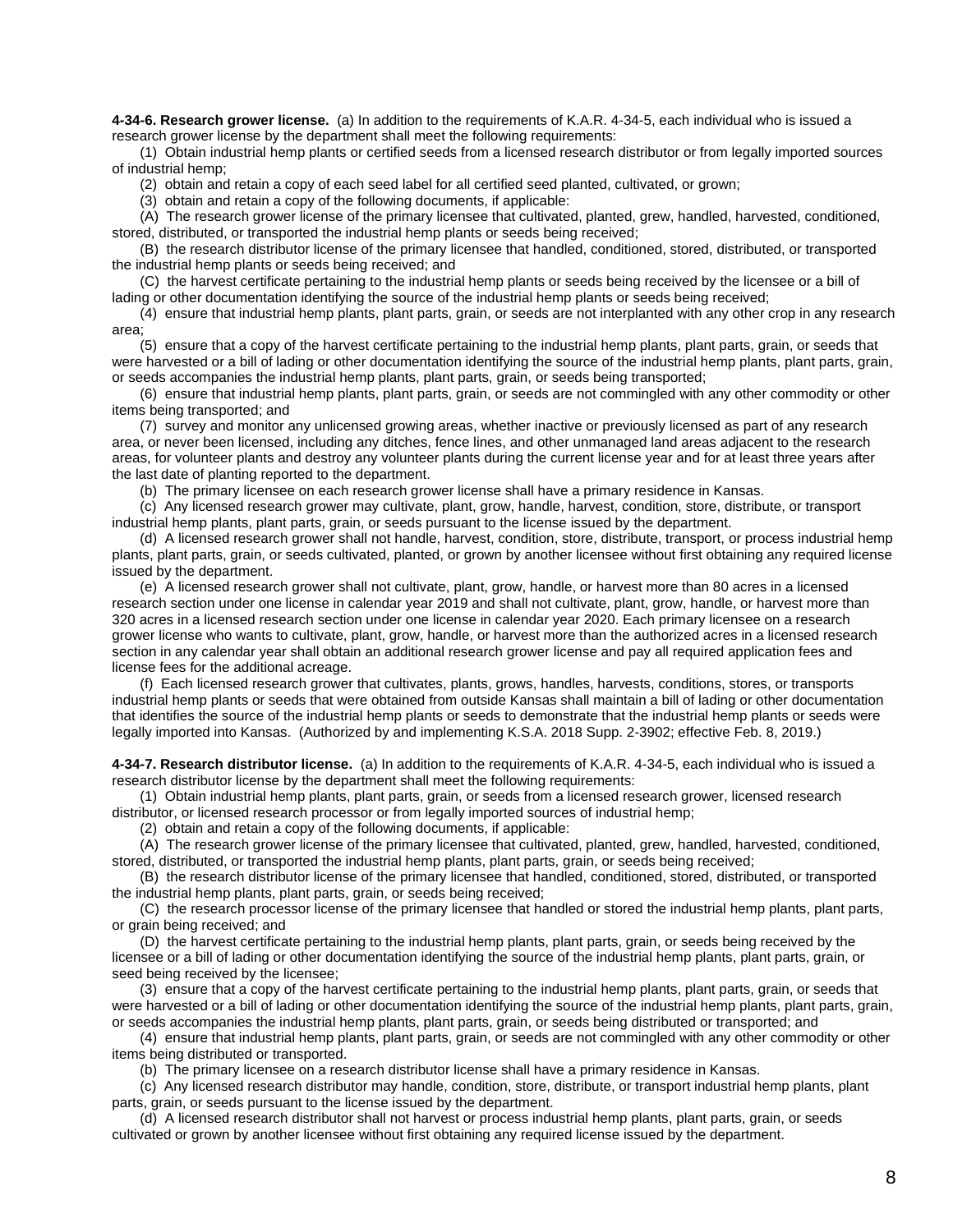(e) Each individual exchanging, distributing, selling, or reselling certified seed in Kansas shall be licensed pursuant to the Kansas agricultural seed act, K.S.A. 2-1415 et seq. amendments thereto, and the implementing regulations.

(f) A licensed research distributor that handles, conditions, stores, distributes, or transports industrial hemp plants, plant parts, grain, or seeds that were obtained from outside Kansas shall maintain a bill of lading or other documentation that identifies the source of the industrial hemp plants, plant parts, grain, or seeds to demonstrate that the industrial hemp plants, plant parts, grain, or seeds were legally imported into Kansas. (Authorized by and implementing K.S.A. 2018 Supp. 2-3902; effective Feb. 8, 2019.)

**4-34-8. Research processor license.** (a) In addition to the requirements of K.A.R. 4-34-5, each individual who is issued a research processor license by the department shall meet the following requirements:

(1) Obtain industrial hemp plants, plant parts, or grain from a licensed research grower or licensed research distributor or from legally imported sources of industrial hemp;

(2) devitalize any industrial hemp grain within 10 days of receipt and take appropriate security measures to ensure that the industrial hemp grain cannot be stolen before it is devitalized;

(3) obtain and retain a copy of the following documents, if applicable:

(A) The research grower license of the primary licensee that cultivated, planted, grew, handled, harvested, conditioned, stored, distributed, or transported the industrial hemp plants, plant parts, or grain being received;

(B) the research distributor license of the primary licensee that handled, conditioned, stored, distributed, or transported the industrial hemp plants, plant parts, or grain being received; and

(C) the harvest certificate pertaining to the industrial hemp plants, plant parts, or grain being received by the licensee or a bill of lading or other documentation identifying the source of the industrial hemp plants, plant parts, or grain being received; and

(4) ensure that a copy of the harvest certificate pertaining to the industrial hemp plants, plant parts, or grain that was harvested or a bill of lading or other documentation identifying the source of the industrial hemp plants, plant parts, or grain accompanies the industrial hemp plants, plant parts, or grain being processed.

(b) Any licensed research processor may handle, store, or process industrial hemp plants, plant parts, or grain pursuant to the license issued by the department. A licensed research processor shall not handle, store, or process seeds.

(c)(1) The primary licensee on a research processor license who processes industrial hemp plants, plant parts, or grain into hemp products in a mobile processing facility shall meet the following requirements:

(A) Notify the department of the mobile processing facility's planned processing locations no more than five days in advance of the first day of processing in each location. The primary licensee shall immediately notify the department of any changes to a submitted schedule; and

(B) at all times, operate in compliance with all state, county, and local laws, regulations, and ordinances.

(2) The primary licensee shall be present at each mobile processing facility's planned processing locations at all times while each mobile processing facility is operating.

(d) A licensed research processor shall not cultivate, plant, grow, harvest, condition, distribute, or transport industrial hemp plants, plant parts, grain, or seeds cultivated, planted, or grown by another licensee without first obtaining any required license issued by the department.

(e) A licensed research processor that processes industrial hemp plants, plant parts, or grain that were obtained from outside Kansas shall maintain a bill of lading or other documentation demonstrating that the industrial hemp plants, plant parts, or grain was legally imported into Kansas.

(f) Possession of a current research processor license shall not guarantee a licensee access to the premises of any private landowner. Permission for a licensee to enter the premises of any landowner shall be established contractually or otherwise by agreement of the licensee and the landowner. (Authorized by and implementing K.S.A. 2018 Supp. 2-3902; effective Feb. 8, 2019.)

**4-34-9. State educational institution research license.** (a) Each state educational institution wanting to allow individuals to conduct research pursuant to the pilot program shall authorize this participation and shall be directly responsible for any volunteer, student, employee, or research and extension employee conducting the research.

(b) Each volunteer, student, employee, or research and extension employee of a state educational institution that wants to conduct research pursuant to the pilot program shall submit a completed, accurate, and legible research license application for a state educational institution research license. Each research license application shall designate the individual wanting to be a primary licensee and list all proposed licensees. Each research license application shall include a research proposal and the required state and national criminal history record check.

No application fees or license fees shall be assessed to any individuals wanting a state educational institution research license. However, the costs associated with fingerprinting and the state and national criminal history record check shall be the responsibility of any individual wanting a state educational institution research license.

(c) Volunteers, students, employees, and research and extension employees of a state educational institution shall not apply for a license or conduct research without first obtaining written approval from the head of any applicable department stating that the individual wanting to be a primary licensee and the proposed licensees are part of a sanctioned state educational institution research proposal, which shall be submitted with the research license application. Each individual wanting to be the primary licensee on a state educational institution research license shall apply for and obtain that license before conducting research or having industrial hemp plants, plant parts, grain, or seeds at any location in Kansas.

(d) Each individual wanting to be the primary licensee on a state educational institution research license shall identify the following on the research license application: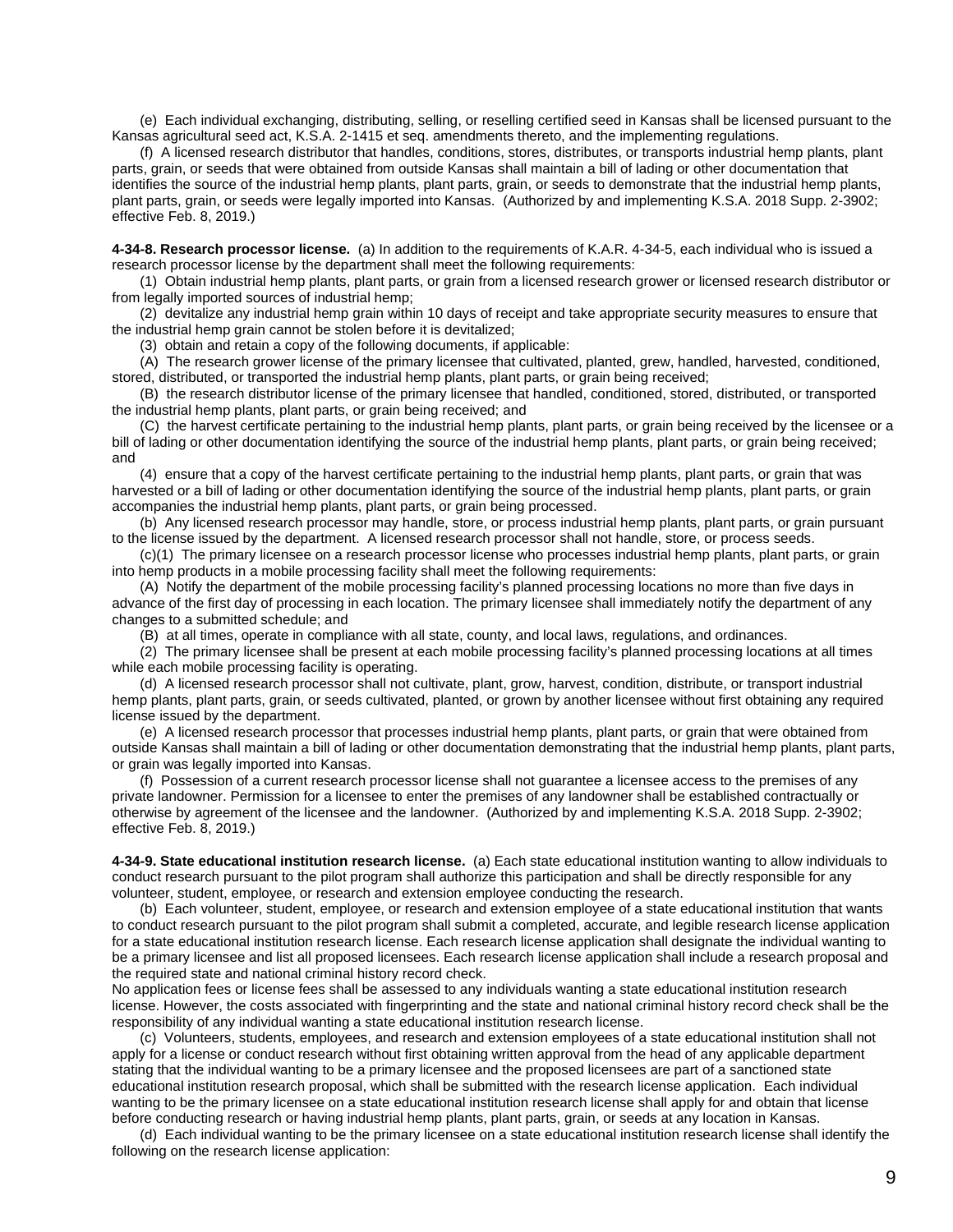(1) Each owner of all land, structures, and buildings where any proposed research will be conducted;

(2) each owner of any motor vehicle that will be used to distribute or transport industrial hemp plants, plant parts, grain, or seeds;

(3) each individual that will own 10 percent or more of the industrial hemp plants, plant parts, grain, or seeds being cultivated, planted, or grown;

(4) each individual that will otherwise be involved in the research proposal, including volunteers, students, employees, research and extension employees, and any other individuals that will be engaged in the purchasing, researching, cultivating, planting, growing, handling, harvesting, conditioning, storing, distributing, transporting, processing, studying, analyzing, or selling of industrial hemp plants, plant parts, grain, or seeds; and

(5) all individuals that will have access to any proposed research area.

(e) Any state educational institution licensee may cultivate, plant, grow, handle, harvest, condition, store, distribute, transport, or process industrial hemp plants, plant parts, grain, or seeds pursuant to the license.

(f)(1) The requirements for research license applications specified in K.A.R. 4-34-4 (b) through (f) and the requirements for the state and national criminal history record check specified in K.A.R. 4-34-3 shall apply to state educational institution licensees. Each state educational institution licensee shall comply with the requirements of K.A.R. 4-34-5, the requirements for a research grower license pursuant to K.A.R. 4-34-6, the requirements for a research distributor license pursuant to K.A.R. 4-34-7, and the requirements for a research processor license pursuant to K.A.R. 4-34-8, except that a state educational institution licensee shall not be required to pay any application fees, license fees, modification fees, sampling fees, or testing fees.

(2) Any individual wanting to be primary licensee on a state educational institution license may include a location on the individual's research license application that has previously been approved by the department as a research area in the same license year.

(3) A state educational institutional licensee shall be prohibited from the following:

(A) Storing or distributing industrial hemp plants, plant parts, grain, or seeds cultivated or grown under another's license, except with the secretary's written permission; and

(B) operating a mobile processing facility.

(g) A state educational institution licensee shall not conduct research as part of the pilot program on any research area not owned by the state educational institution. A state educational institution licensee shall not enter into any agreement or otherwise subcontract with an individual or business entity to permit the licensee to conduct research on any land, structures, or buildings not owned by the state educational institution.

(h) A primary licensee on a state educational institution license shall not permit any individual to participate in the pilot program pursuant to the primary licensee's research license application or otherwise have access to the licensee's research area, industrial hemp plants, plant parts, grain, or seeds if that individual's license was revoked by the department or that individual was denied admission to participate in the pilot program.

(i) Any individual wanting to be a primary licensee on a state educational institution licensee may request that the department authorize the licensee to interplant industrial hemp plants, plant parts, grain, or seeds with other crops in a research area.

(j) Each state educational institution licensee that is no longer affiliated with the state educational institution shall notify the department and withdraw from the pilot program pursuant to K.A.R. 4-34-16. (Authorized by K.S.A. 2018 Supp. 2-3902; implementing K.S.A. 2018 Supp. 2-3902 and 2-3903; effective Feb. 8, 2019.)

**4-34-10. Administrative license.** (a) an administrative license may be issued to any individual specified in K.A.R. 4-34-1(b).

(b) Before being issued an administrative license, each individual shall be required to undergo and pass the state and national criminal history record check as specified in K.A.R. 4-34-3.

(c) Each administrative license shall identify the activities that the licensee is authorized to undertake, including handling, inspecting, sampling, testing, and transporting industrial hemp plants, plant parts, grain, or seeds.

(d) No application fee or license fee shall be assessed for any administrative license issued pursuant to this regulation. (Authorized by K.S.A. 2018 Supp. 2-3902; implementing K.S.A. 2018 Supp. 2-3902 and 2-3903; effective Feb. 8, 2019.)

**4-34-11. State advisory board.** (a) The board established by the secretary pursuant to K.S.A. 2018 Supp. 2-3902, and amendments thereto, shall be recognized as the state advisory board. Members shall be appointed by the secretary. The state advisory board shall consist of at least five and no more than nine members. Membership shall reflect the different geographic areas of the state equally, to the greatest extent possible. Members of the state advisory board shall receive no compensation for serving on the board, but may be paid subsistence allowances, mileage, and other expenses as provided in K.S.A. 75- 3223, and amendments thereto. Each member appointed to the state advisory board shall be recognized for knowledge and leadership in at least one of the following sectors: crop research, industrial hemp production or processing, law enforcement, seed certification, or any other sector deemed relevant by the secretary. The secretary shall appoint one member from the Kansas legislature to the state advisory board.

(b) Of the members first appointed to the state advisory board, four members whose terms shall expire on June 30, 2021 shall be designated by the secretary. The remaining members' terms shall expire on June 30, 2023. After the expiration of the initial terms, each member shall be appointed by the secretary to serve for a term of four years until a successor is appointed. Each member shall be limited to serving a total of two full terms and shall hold office until the expiration of the term for which the member is appointed or until a successor has been qualified and appointed. A member may be appointed by the secretary to fill an unexpired term of any member due to a vacancy on the state advisory board.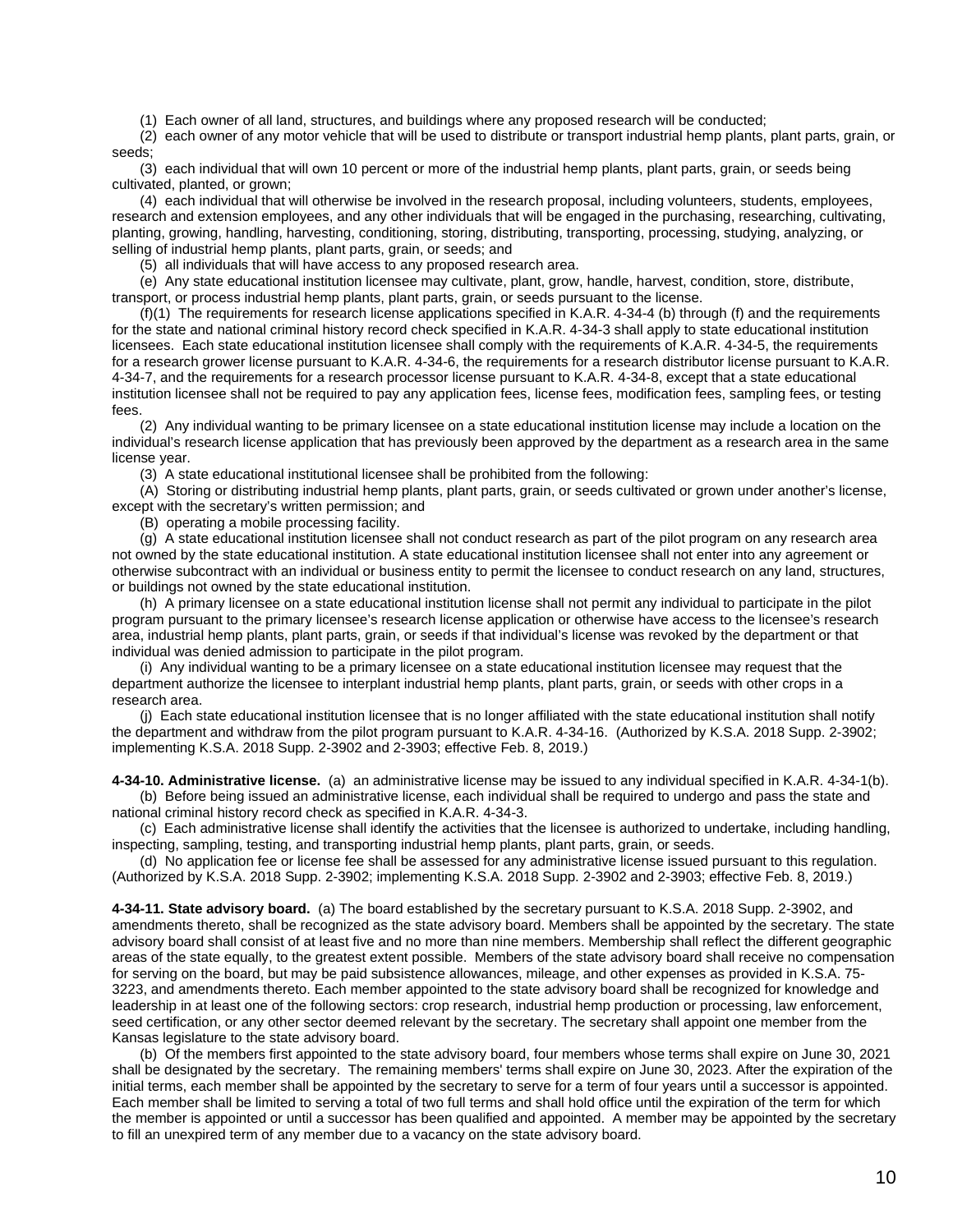(c) Before being qualified and appointed as a member of the state advisory board, each individual shall undergo and be required to pass the state and national criminal history record check as specified in K.A.R. 4-34-3. Upon determination that an individual is qualified, that individual may be appointed by the secretary as a member of the state advisory board and shall be issued an administrative license by the department. No application or license fees shall be assessed for an administrative license issued to a member of the state advisory board pursuant to this regulation.

(d) A quorum of the state advisory board shall be a majority of the members appointed to the state advisory board. A quorum of the state advisory board shall organize by election of a chairperson, vice-chairperson, and other officers as the state advisory board deems appropriate.

(e) In addition to the duties specified in K.S.A. 2018 Supp. 2-3902 and amendments thereto, the state advisory board shall perform other duties, which may include the review of regulations and recommendation of potential changes. The state advisory board shall make recommendations to the secretary only if the recommendations are approved by a majority vote of the state advisory board members.

(f) Any member of the state advisory board may be removed by the secretary for misconduct, incompetence, or neglect of duty. (Authorized by K.S.A. 2018 Supp. 2-3902; implementing K.S.A. 2018 Supp. 2-3902 and 2-3903; effective Feb. 8, 2019.)

**4-34-12. Fees.** (a)The application fee shall be \$200 for each license sought, with the exception of state educational institution licenses and administrative licenses, for which no application fee shall be charged.

(b) Upon conditional approval of a research grower license, each individual wanting to be the primary licensee shall pay a license fee of \$1,000.

(c) Upon conditional approval of a research distributor license, each individual wanting to be the primary licensee shall pay a license fee of \$2,000 for each licensed research section approved by the department.

(d)(1) Upon conditional approval of a research processor license for processing fiber or grain, each individual wanting to be the primary licensee shall pay a license fee of \$3,000 for each processing facility in a licensed research section and for each mobile processing facility.

(2) Upon conditional approval of a research processor license for processing floral material, each individual wanting to be the primary licensee shall pay a license fee of \$6,000 for each processing facility in a licensed research section and for each mobile processing facility.

(e) Each license fee shall include the cost for the department's initial sample collection and initial laboratory test. Each primary licensee shall pay a subsequent sampling fee of \$45 per hour, plus transportation time and mileage for representatives of the department, for each of the following:

(1) The department collects a subsequent sample.

(2) The primary licensee requests that the department collect a subsequent pre-harvest sample.

(3) The primary licensee requests that the department collect a subsequent post-harvest sample.

(4) More than one harvest occurs in the same research area in a license year.

(f) Each primary licensee shall pay a testing fee of \$250 for every laboratory test determining the delta-9 tetrahydrocannabinol concentration for each of the following:

(1) The department collects a subsequent sample.

(2) The primary licensee requests that the department collect a subsequent pre-harvest sample.

(3) The primary licensee requests that the department collect a subsequent post-harvest sample.

(4) The department collects more than one sample because more than one harvest occurs in the same research area in a license year.

(g) Each primary licensee shall pay a modification fee of \$750 for each requested change to a license that was previously issued by the department. (Authorized by K.S.A. 2018 Supp. 2-3902; implementing K.S.A. 2018 Supp. 2-3902 and 2-3903; effective Feb. 8, 2019.)

**4-34-13. Modification of license.** (a) Each primary licensee who wants to modify that individual's license or the license of any individual listed on the research license application shall submit a modification request form and the required fee, except as specified in paragraph (d)(2), to the department.

(b) Each licensee shall comply with the requirements of the original license, unless the department modifies the license in writing.

(c) Any primary licensee may request multiple license modifications by submitting one modification request form, but separate fees shall be required for each requested change.

(d)(1) If a primary licensee dies, any licensee who was listed on the research license application and was issued a license may request that the department modify the license to name the requesting individual as the primary licensee. This request may be granted by the department if the requesting individual performs the following:

(A) Notifies the department of the primary licensee's death within 15 business days;

(B) submits a license modification request form to the department within 45 days of the primary licensee's death;

(C) submits a copy of the primary licensee's death certificate to the department within 45 days of that individual's death; and

(D) meets the requirements in K.A.R. 4-34-5 and, if applicable, the requirements of K.A.R. 4-34-6, K.A.R. 4-34-7, K.A.R. 4-34-8, and K.A.R. 4-34-9.

(2) A modification fee to name the requesting individual as the new primary licensee shall not be charged by the department, except for modification requests received more than 45 days after the death of the primary licensee, which shall require a modification request form and modification fee unless the department extends the 45-day time period in writing.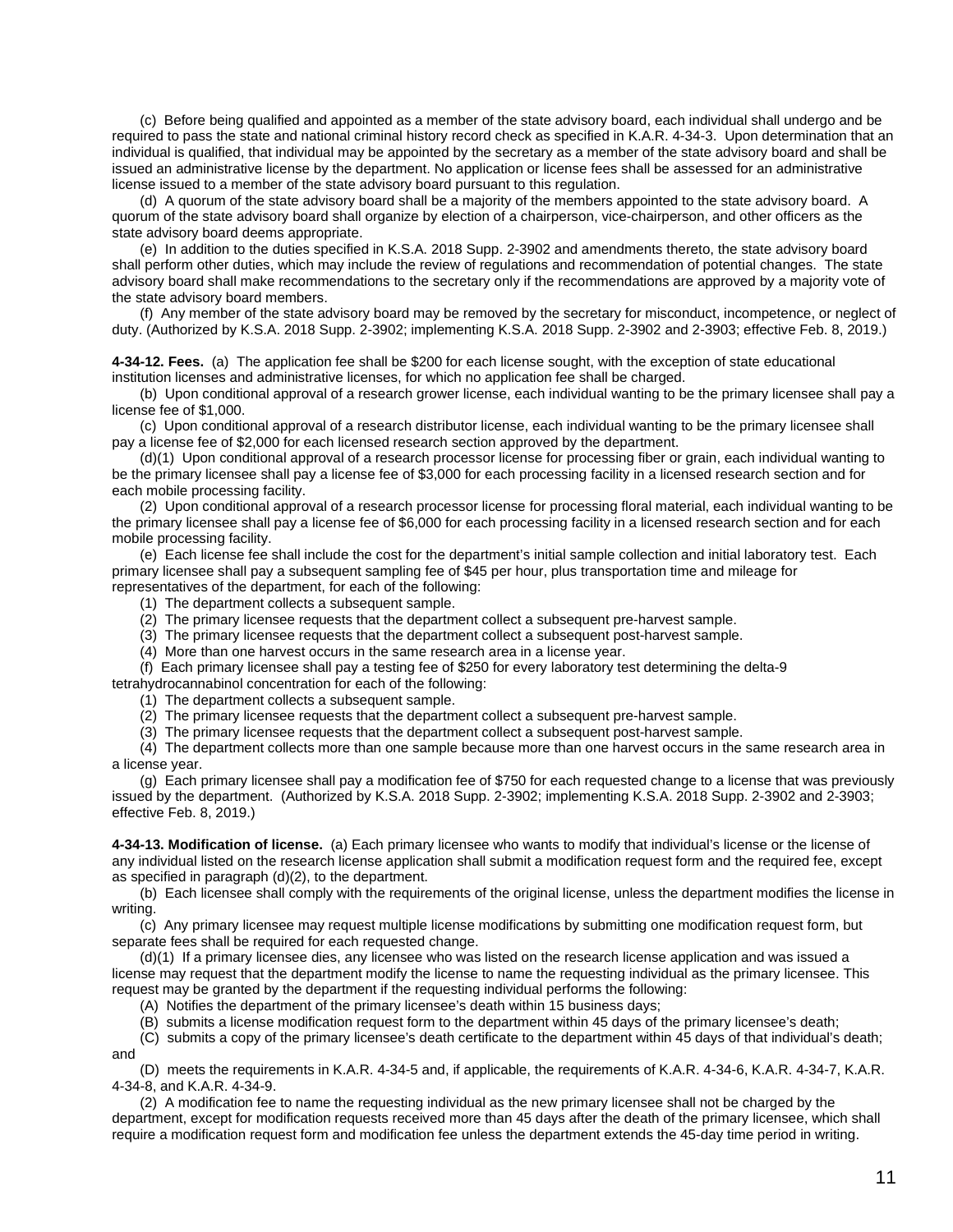If any other modification request is included, that modification request shall be subject to the modification fee specified in K.A.R. 4-34-12.

(e) A license modification shall be approved by the secretary if the request is appropriate and consistent with the licensee's approved research proposal and meets the requirements of this regulation. If the secretary denies the requested modification, no refund of the modification fee shall be provided, and the licensee shall comply with the terms and conditions of the existing license. (Authorized by K.S.A. 2018 Supp. 2-3902; implementing K.S.A. 2018 Supp. 2-3902 and 2-3903; effective Feb. 8, 2019.)

**4-34-14. Land-use restrictions.** (a) A licensee shall not cultivate, plant, grow, handle, harvest, condition, store, distribute, transport, or process any plants, plant parts, grain, or seeds of the genus cannabis that are not industrial hemp.

(b) A licensee shall not cultivate, plant, grow, handle, harvest, condition, store, distribute, or process industrial hemp plants, plant parts, grain, or seeds at any location not included on the licensee's license.

(c)(1) A licensee shall not cultivate, plant, grow, handle, harvest, condition, store, distribute, or process industrial hemp plants, plant parts, grain, or seeds as follows, except with the secretary's written permission:

(A) In or within 50 feet of a residential structure; or

(B) within one-quarter mile of any public or private K-12 school or public recreational area.

(2) For licensed research sections consisting of any outdoor locations, one-quarter mile shall be calculated from any field boundary of any research area, and for licensed research sections consisting of any indoor locations or a greenhouse, onequarter mile shall be calculated from any exterior wall.

(d) A licensee shall not interplant, cultivate, plant, or grow any crop other than industrial hemp plants, plant parts, grain, or seeds in any research area, except that any state educational institution licensee may do so upon authorization by the secretary. A licensee shall not cultivate, plant, grow, harvest, or condition more than one approved variety of industrial hemp in a research area without the secretary's written approval.

(e) A licensee shall not cultivate, plant, grow, handle, harvest, condition, store, distribute, transport, or process industrial hemp plants, plant parts, grain, or seeds on property owned by any individual whose license was revoked by the department or who was denied admission to participate in the pilot program.

(f) Each primary licensee shall post and maintain at least one sign at each research area listed on the license. A sign shall be posted along each research area boundary adjacent to a public road, except that if the research area is adjacent to an intersection of two or more public roads, a sign shall be posted at the intersection. If a research area is not adjacent to any public road, a sign shall be posted at the point of access to the research area. Each sign shall measure at least 36 inches per side, shall be clearly visible and legible from the adjacent public road, intersection of public roads or access point, and shall include the following information:

(1) The following text: "Kansas Department of Agriculture Industrial Hemp Research Program";

- (2) the primary licensee's name;
- (3) the primary licensee's license number; and
- (4) the department's telephone number.

(g) Each licensee shall allow the department to inspect unlicensed growing areas for volunteer plants. The primary licensee or a licensee listed on the primary licensee's research license application shall destroy any volunteer plants for at least three years after the last reported date of planting. (Authorized by and implementing K.S.A. 2018 Supp. 2-3902; effective Feb. 8, 2019.)

**4-34-15. Movement of industrial hemp; restrictions on sale or transfer of industrial hemp; compliance with applicable law.** (a) The movement of all industrial hemp plants, plant parts, grain, or seeds into, out of, or within Kansas shall be at the licensee's expense and risk.

(b) A licensee shall not sell or transfer industrial hemp plants, plant parts, grain, or seeds to any individual or business entity outside Kansas who is not authorized by an institution of higher education or a state department of agriculture under 7 U.S.C. 5940, as amended, and the laws of that state. A licensee shall not purchase or receive industrial hemp plants, plant parts, grain, or seeds from an individual or business entity or permit any transfer of industrial hemp plants, plant parts, grain, or seeds to or from any individual or business entity outside Kansas who is not authorized by an institution of higher education or a state department of agriculture under 7 U.S.C. 5940, as amended, and the laws of that state. Each licensee shall ensure that any sale or transfer of industrial hemp plants, plant parts, grain, or seeds is lawful in the state in which the transaction is undertaken.

(c) Each licensee shall comply with all local, state, and federal laws and regulations related to industrial hemp and with the act and the implementing regulations.

(d) Each licensee shall be responsible for any loss or obligation that the licensee incurs as a result of the licensee's involvement in the pilot program. (Authorized by and implementing K.S.A. 2018 Supp. 2-3902; effective Feb. 8, 2019.)

**4-34-16. Voluntary withdrawal; voluntary partial destruction.** (a) Any licensee may voluntarily withdraw from the pilot program after providing the department with written notice of the intent to do so. Notice shall be provided at least 30 days before the intended withdrawal date, except with prior written approval from the department. If a licensee listed on a primary licensee's research license application withdraws from the pilot program, the primary licensee shall modify each license as specified in K.A.R. 4-34-13.

(b) If a primary licensee voluntarily withdraws from the pilot program, all industrial hemp plants, plant parts, grain, or seeds being cultivated, planted, grown, handled, harvested, conditioned, stored, distributed, transported, or processed pursuant to the licensee's license shall be destroyed and all licenses issued pursuant to the research license application shall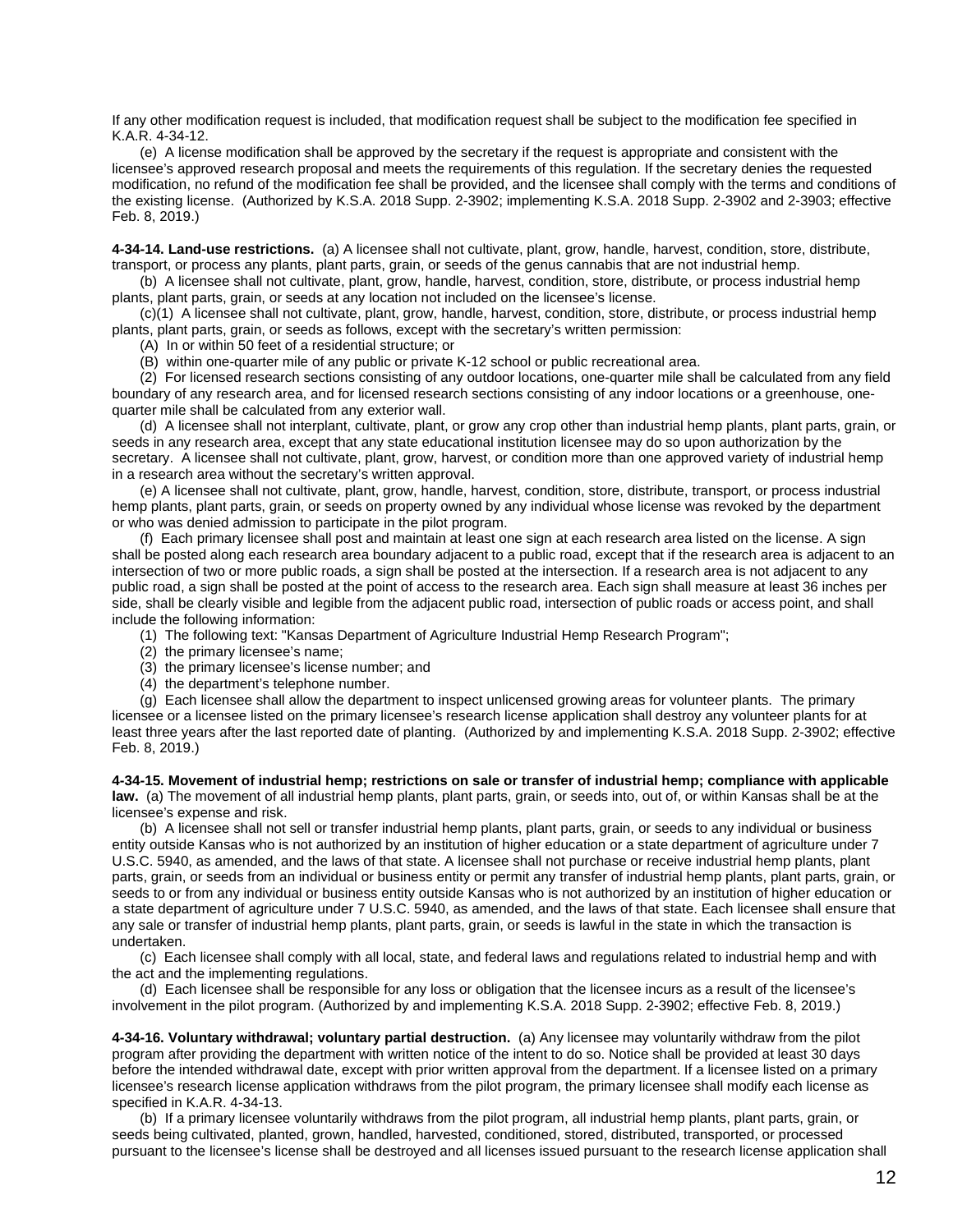be surrendered. Each primary licensee who voluntarily withdraws from the pilot program shall provide the department at least 15 days' notice of the date and time the primary licensee intends to destroy the industrial hemp plants, plant parts, grain, or seeds pursuant to that individual's license and shall notify the department of any change in the destruction date or time.

(c) If a primary licensee notifies the department of the intent to withdraw from the pilot program but fails to destroy all industrial hemp plants, plant parts, grain, or seeds being cultivated, planted, grown, handled, harvested, conditioned, stored, distributed, transported, or processed pursuant to that individual's license within 15 days of the intended destruction date, the license of the primary licensee and each license issued pursuant to the research license application may be revoked and all industrial hemp plants, plant parts, grain, or seeds being cultivated, planted, grown, handled, harvested, conditioned, stored, distributed, transported, or processed as part of the primary licensee's research shall be destroyed at the primary licensee's expense.

(d) Any primary licensee conducting research pursuant to a research grower license may voluntarily destroy any industrial hemp plants being cultivated, planted, or grown in a portion of any research area without withdrawing from the pilot program. Each primary licensee conducting research pursuant to a research grower license who intends to destroy the industrial hemp plants being cultivated, planted, or grown in any research area listed on that individual's license shall provide the department at least 15 days' notice of the date and time of destruction and shall notify the department of any change in the destruction date or time.

(e) Each primary licensee that has been issued a failing report of analysis shall comply with the destruction requirements in K.A.R. 4-34-18 and K.A.R. 4-34-19, as applicable.

(f) Representatives of the department or law enforcement may be present during any destruction of industrial hemp plants, plant parts, grain, or seeds, or proof of the destruction may be required by the department.

(g) Each primary licensee who destroys any industrial hemp plants being cultivated, planted, grown, handled, harvested, conditioned, stored, distributed, transported, or processed pursuant to that individual's license shall, within 15 days after the destruction, notify the department in writing of the number of acres of industrial hemp plants, plant parts, grain, or seeds that were planted in each research area and the number of acres destroyed in each research area.

(h) Upon destruction of any industrial hemp plants, plant parts, grain, or seeds, all volunteer plants shall also be destroyed during the current license year and for at least three years after the last date of planting reported to the department.

(i) Voluntary destruction of industrial hemp plants, plant parts, grain, or seeds shall be performed by a licensee listed on the research license application of the primary licensee and shall be at the primary licensee's expense. If the destruction of industrial hemp plants, plant parts, grain, or seeds occurs, the licensee shall not be eligible for a refund of any fees paid by a primary licensee. (Authorized by and implementing K.S.A. 2018 Supp. 2-3902; effective Feb. 8, 2019.)

**4-34-17. Pre-harvest and harvest requirements; harvest certificates.** (a) Each primary licensee shall notify the department of every intended harvest date in a pre-harvest report at least 30 days before each intended harvest date. Each primary licensee shall immediately notify the department regarding a change to any date previously reported to the department if the change to the harvest date is five or more days. Additional sampling and testing may be required by the department as a result of any change to the harvest date of five or more days.

(b) If two or more harvests will be conducted from the same research area within a license year, the primary licensee shall notify the department of each intended harvest date at least 30 days before each intended harvest date. The primary licensee shall pay a subsequent sampling fee and testing fee for each harvest conducted after the initial harvest of a research area.

(c) No more than 15 days before any industrial hemp plants, plant parts, grain, or seeds are cut, picked, collected, or otherwise harvested, each licensee shall allow a sample to be collected by the department for testing as specified in K.A.R. 4- 34-18. The initial pre-harvest sample shall not require an additional sampling fee or testing fee.

(d) Before harvesting any industrial hemp plants, plant parts, grain, or seeds, the licensee shall be required to receive a passing report of analysis from the department. After issuance of a passing report of analysis from the department, the licensee shall have 10 days to fully harvest the industrial hemp plants, plant parts, grain, or seeds, unless otherwise authorized in writing by the secretary.

(e) If a licensee fails to fully harvest the industrial hemp plants, plant parts, grain, or seeds within 10 days after issuance of the passing report of analysis, the primary licensee shall perform one of the following:

(1) Notify the department within seven days after the expiration of the 10-day harvest period of the intended second harvest date, request that the department collect a subsequent pre-harvest sample, and pay the required sampling and testing fees; or

(2) notify the department within seven days after the expiration of the 10-day harvest period of the intended date by which the licensee shall destroy the industrial hemp plants, plant parts, grain, or seeds. The primary licensee shall notify the department of any change in the destruction date.

Destruction of industrial hemp plants, plant parts, grain, or seeds shall occur by an individual listed on the primary licensee's research license application and at the primary licensee's expense. All volunteer plants shall be destroyed during the current license year and for at least three years after the last reported date of planting. If destruction of industrial hemp plants, plant parts, grain, or seeds occurs, no refund shall be issued for any fees paid by a primary licensee.

(f) No more than five days after the harvest of industrial hemp plants, plant parts, grain, or seeds is completed, the primary licensee shall notify the department that the harvest has been completed and request issuance of a harvest certificate. A harvest certificate shall not be issued by the department until the following information is provided for inclusion in the harvest certificate:

(1) The official name of the industrial hemp variety that was cultivated, planted, or grown;

(2) each date on which the licensee harvested the industrial hemp plants, plant parts, grain, or seeds;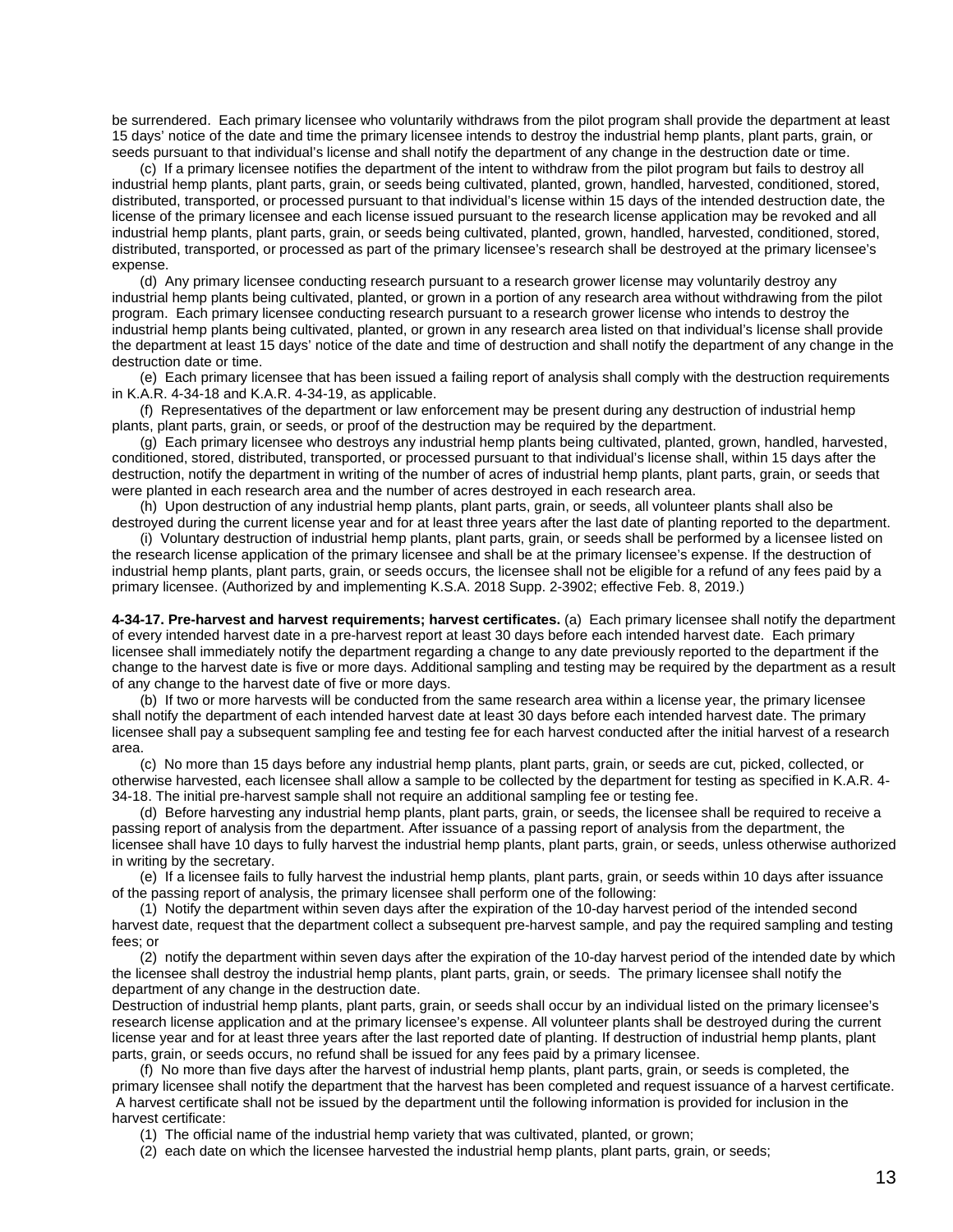(3) the global positioning system coordinates for each research area where the industrial hemp plants, plant parts, grain, or seeds were harvested; and

(4) a statement of intended end-use for all industrial hemp plants, plant parts, grain, or seeds that were harvested. (Authorized by and implementing K.S.A. 2018 Supp. 2-3902; effective Feb. 8, 2019.)

**4-34-18. Pre-harvest inspection; sample collection; testing and post-testing actions.** (a) A licensee, whether present or not, shall permit representatives of the department complete, unrestricted, and immediate access to all industrial hemp plants, plant parts, grain, and seeds and all locations, buildings, and motor vehicles listed on the license. Access shall be granted at reasonable times, without interference or obstruction, with or without cause, and with or without advance notice.

(b) Any primary licensee may request collection of a sample from each research area listed on the license. Each sample collected shall be subject to the sampling and testing fees required by K.A.R. 4-34-12.

(c) Based on the results of the testing, one of the following shall apply:

(1) A sample containing a delta-9 tetrahydrocannabinol concentration of 0.3 percent or less on a dry-weight basis shall result in the issuance of a passing report of analysis and shall list each research area from which the sample was taken.

(2) A sample containing a delta-9 tetrahydrocannabinol concentration of higher than 0.3 percent on a dry-weight basis shall result in the issuance of a failing report of analysis and shall list each research area from which the sample was taken.

(A) Within seven days of issuance of a failing report of analysis, the primary licensee may request that the department either collect a subsequent pre-harvest sample or destroy all plants, plant parts, grain, or seeds located in each research area sampled and identified on the failing report of analysis.

(B) A subsequent pre-harvest sample requested by the primary licensee and found to contain a delta-9 tetrahydrocannabinol concentration of higher than 0.3 percent on a dry-weight basis shall result in the issuance of a failing report of analysis. Within seven days of issuance of the failing report of analysis, a licensee listed on the primary licensee's research license application shall destroy all plants, plant parts, grain, or seeds that are located in each research area that was sampled and identified in the failing report of analysis.

(C) If any sample is found to contain a delta-9 tetrahydrocannabinol concentration of higher than 0.3 percent on a dryweight basis, the testing results and the location of each sampled research area may be referred to the Kansas bureau of investigation and other appropriate law enforcement agencies for further investigation.

(D) If any sample is found to contain a delta-9 tetrahydrocannabinol concentration of 2.0 percent or higher on a dryweight basis, the testing results and the location of each sampled research area shall be referred to the Kansas bureau of investigation and other appropriate law enforcement agencies for further investigation.

(d) Destruction of industrial hemp plants, plant parts, grain, or seeds shall occur by a licensee listed on the primary licensee's research license application and at the primary licensee's expense. All volunteer plants shall be destroyed during the current license year and for at least three years after the last reported date of planting. Each licensee shall allow representatives of the department or law enforcement to be present during the destruction of industrial hemp plants, plant parts, grain, or seeds, or proof of destruction may be required by the department. If the destruction of industrial hemp plants, plant parts, grain, or seeds is required, the primary licensee shall not be eligible for a refund of any fees paid.

(e) All samples collected by the department shall become the property of the department, and no compensation shall be owed to the licensee. (Authorized by and implementing K.S.A. 2018 Supp. 2-3902; effective Feb. 8, 2019.)

**4-34-19. Post-harvest inspection; sample collection; testing and post-testing actions.** (a) Each licensee shall allow the department to inspect and sample industrial hemp plants, plant parts, grain, or seeds any time after the industrial hemp plants, plant parts, grain, or seeds have been harvested. The initial post-harvest sample shall not require an additional sampling fee or testing fee.

(b) A licensee, whether present or not, shall permit representatives of the department complete, unrestricted, and immediate access to all industrial hemp plants, plant parts, grain, and seeds and all locations, buildings, and motor vehicles listed on the license. Access shall be granted at reasonable times, without interference or obstruction, with or without cause, and with or without advance notice.

(c) Any primary licensee may request collection of a sample from each research area listed on the license. Each sample collected shall be subject to the sampling and testing fees required by K.A.R. 4-34-12.

(d) Based on the results of the testing, one of the following shall apply:

(1) A sample containing a delta-9 tetrahydrocannabinol concentration of 0.3 percent or less on a dry-weight basis shall result in the issuance of a passing report of analysis and shall list each research area from which the sample was taken. Each passing report of analysis shall identify the harvest certificate or bill of lading that accompanied the industrial hemp plants, plant parts, grain, or seeds sampled.

(2) A sample containing a delta-9 tetrahydrocannabinol concentration of higher than 0.3 percent on a dry-weight basis shall result in the issuance of a failing report of analysis and shall list each research area from which the sample was taken.

(A) Within seven days of issuance of a failing report of analysis, the primary licensee may request that the department either collect a subsequent post-harvest sample or destroy all plants, plant parts, grain, or seeds located in each research area that was sampled and identified on the failing report of analysis.

(B) A subsequent post-harvest sample requested by the primary licensee and found to contain a delta-9 tetrahydrocannabinol concentration of higher than 0.3 percent on a dry-weight basis shall result in the issuance of a failing report of analysis. Within seven days of issuance of the failing report of analysis, a licensee listed on the primary licensee's research license application licensee shall destroy all plants, plant parts, grain, or seeds that are located in each research area that was sampled and identified in the failing report of analysis.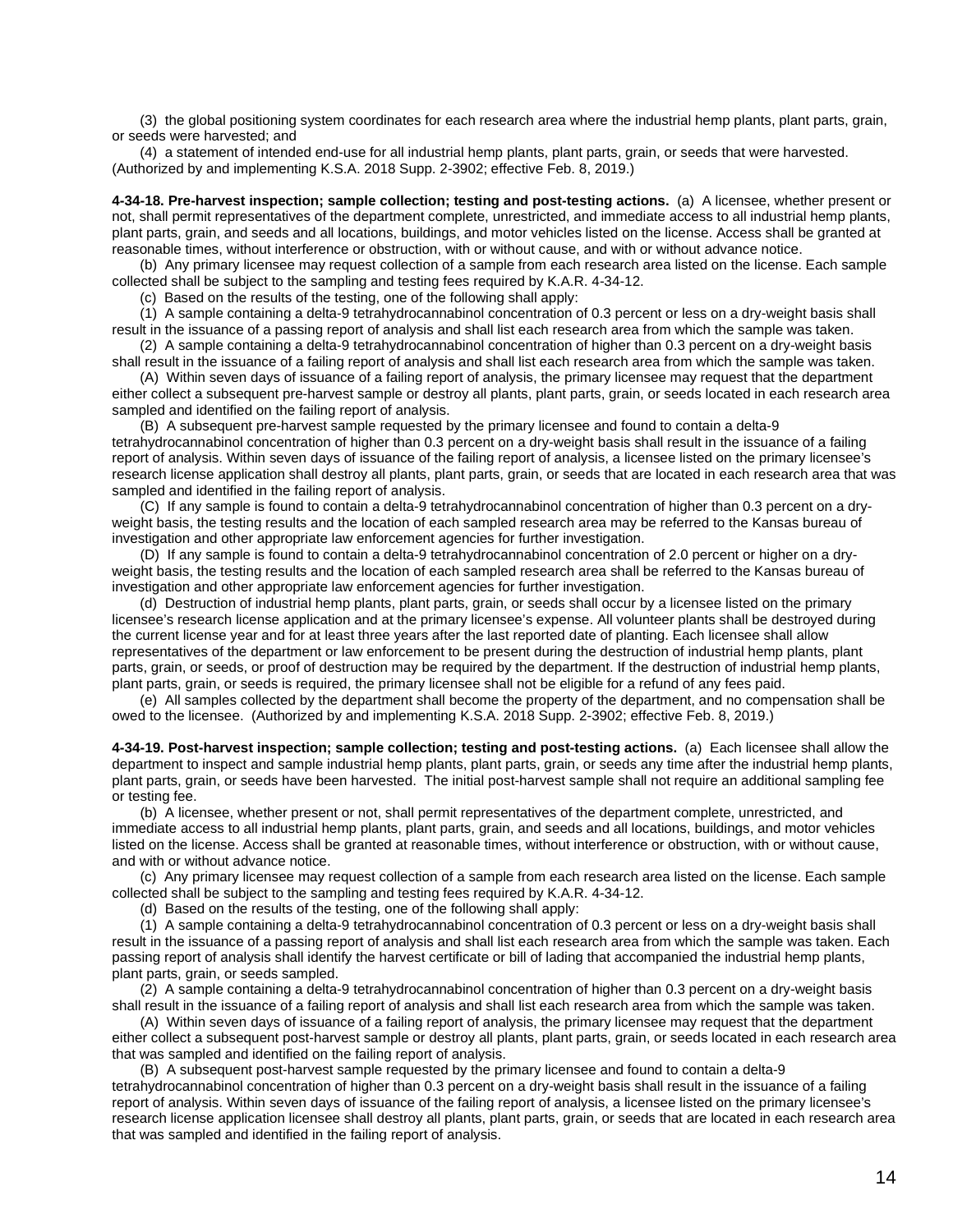(C) If any sample is found to contain a delta-9 tetrahydrocannabinol concentration of higher than 0.3 percent on a dryweight basis, the testing results and the location of each sampled research area may be referred to the Kansas bureau of investigation and other appropriate law enforcement agencies for further investigation.

(D) If any sample is found to contain a delta-9 tetrahydrocannabinol concentration of 2.0 percent or higher on a dryweight basis, the testing results and the location of each sampled research area shall be referred to the Kansas bureau of investigation and other appropriate law enforcement agencies for further investigation.

(e) After the collection of a sample, no licensee shall handle, condition, distribute, transport, or process the sampled industrial hemp plants, plant parts, grain, or seeds until the primary licensee is issued a passing report of analysis. The sampled industrial hemp plants, plant parts, grain, or seeds shall not be processed, exchanged for value, or otherwise allowed to come into the possession of anyone other than a licensee listed on the primary licensee's research license application until a passing report of analysis is issued.

(f) Destruction of industrial hemp plants, plant parts, grain, or seeds shall occur by a licensee listed on the primary licensee's research license application at the primary licensee's expense. All volunteer plants shall be destroyed during the current license year and for at least three years after the last reported date of planting. Each licensee shall allow representatives of the department or law enforcement to be present during the destruction of industrial hemp plants, plant parts, grain, or seeds, or proof of the destruction may be required by the department. If the destruction of industrial hemp plants, plant parts, grain, or seeds occurs, the primary licensee shall not be eligible for a refund of any fees paid.

(g) All samples collected by the department shall become the property of the department, and no compensation shall be owed to the licensee. (Authorized by and implementing K.S.A. 2018 Supp. 2-3902; effective Feb. 8, 2019.)

**4-34-20. Reports.** (a) Each report required by the department shall be submitted on a form provided by the department. Each licensee shall submit the complete, accurate, and legible reports on or before the date required.

(b) A primary licensee on a research grower license shall submit a field planting report to the department within 15 days after every planting, including replanting seeds or propagules or establishing plants. Each field planting report shall identify the following for each research area:

(1) The official name of the industrial hemp variety that was cultivated, planted, or grown;

(2) the global positioning system coordinates for each research area where industrial hemp plants, plant parts, grain, or seeds are being cultivated, planted, or grown; and

(3) a statement of intended end-use for all industrial hemp plants, plant parts, grain, or seeds being cultivated, planted, or grown in each research area.

(c) Each primary licensee on a research grower license shall submit a voluntary withdrawal report if either of the following conditions is met:

(1) Industrial hemp plants, plant parts, grain, or seeds are not cultivated, planted, or grown in a research area. The report shall be due no later than June 1.

(2) Industrial hemp plants being grown in a portion of any research area are voluntarily destroyed as specified in K.A.R. 4-34-16. The report shall be due no later than 15 days after the industrial hemp plants are destroyed.

(d) Each primary licensee on a research grower license shall submit a pre-harvest report to the department at least 30 days before every intended harvest date, for each licensed research section. The pre-harvest report shall include the following:

(1) The number of acres planted in each research area;

(2) the intended harvest date for each research area; and

(3) a statement of intended end-use for all industrial hemp plants, plant parts, grain, or seeds that will be harvested from each research area.

(e) Each primary licensee on a research grower license shall submit a production report to the department within 30 days after the last harvest date for every harvest. Each production report shall include the following, at a minimum:

(1) The amount of industrial hemp plants, plant parts, grain, or seeds harvested from each research area, which shall be provided as follows:

(A) If the industrial hemp crop was cultivated, planted, or grown for the production of fiber, the number of bales and the size and shape of the bales;

(B) if the industrial hemp crop was cultivated, planted, or grown for the production of grain or seed, the quantity by weight;

(C) if the industrial hemp crop was cultivated, planted, or grown for the production of floral material, the quantity by weight; and

(D) if the industrial hemp crop was cultivated, planted, or grown for the production of more than one end-use, the information for each end-use as required by this regulation;

(2) the name, address, and, if applicable, the license number of the primary licensee on the research distributor license or an out-of-state individual or business entity that is authorized by an institution of higher education or a state department of agriculture under 7 U.S.C. 5940, as amended, and the laws of the state that transported any industrial hemp plants, plant parts, grain, or seeds that were harvested; and

(3) the name, address, and, if applicable, the license number of the primary licensee on the research processor license or an out-of-state individual or business entity that is authorized by an institution of higher education or a state department of agriculture under 7 U.S.C. 5940, as amended, and the laws of the state that received the industrial hemp plants, plant parts, or grain for processing.

(f) Each primary licensee on a research distributor license shall annually submit a completed distribution report to the department no later than November 30. Each distribution report shall include the following, at a minimum:

(1) The amount of industrial hemp plants, plant parts, grain, or seeds distributed in each load, which shall be provided as follows: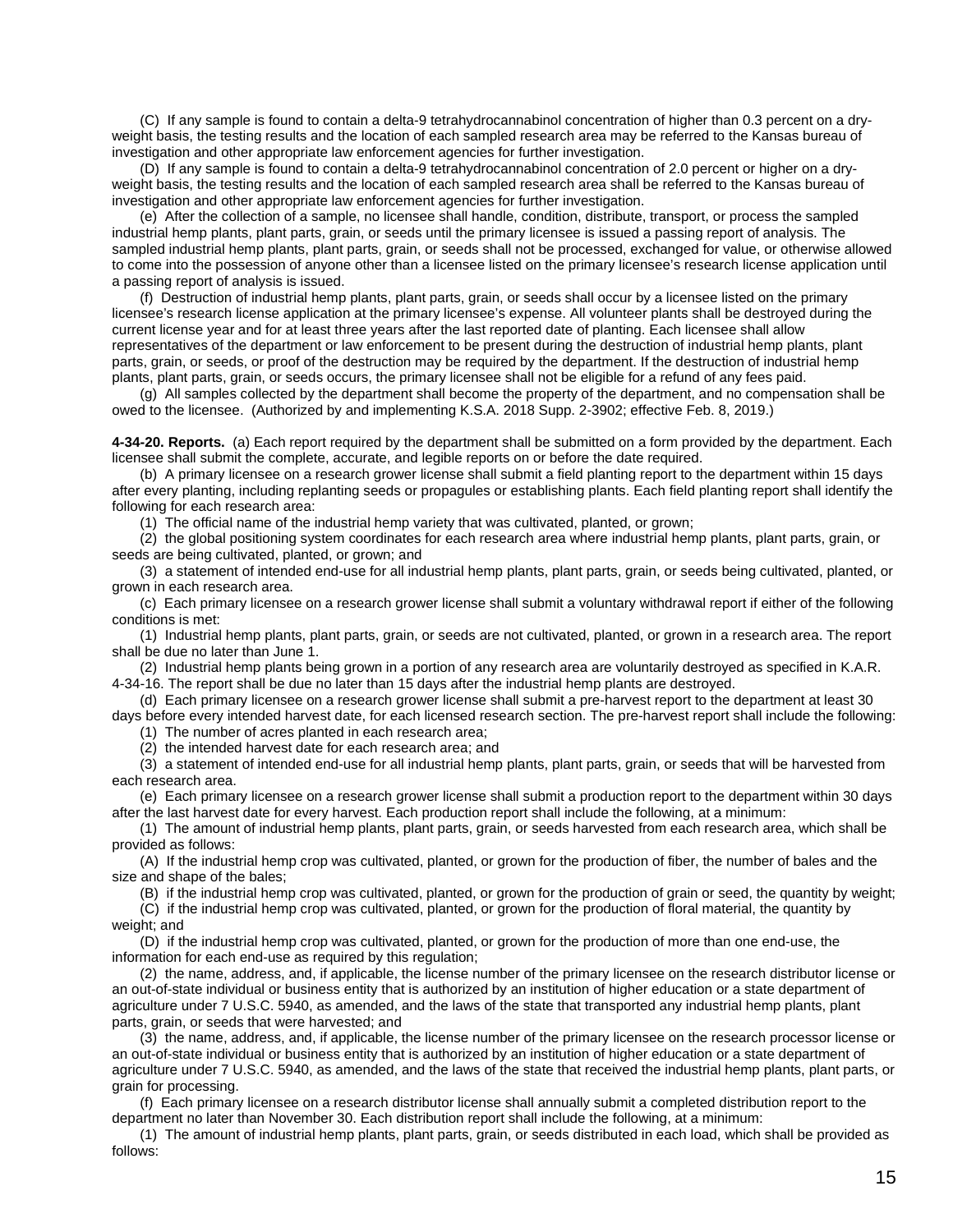(A) If the industrial hemp crop was cultivated, planted, or grown for the production of fiber and was distributed, the number of bales and the size and shape of the bales;

(B) if the industrial hemp crop was cultivated, planted, or grown for the production of grain or seed and was distributed, the quantity by weight;

(C) if the industrial hemp crop was cultivated, planted, or grown for the production of floral material and was distributed, the quantity by weight; and

(D) if the industrial hemp crop was cultivated, planted, or grown for the production of more than one end-use and was distributed, the information for each end-use as required by this regulation;

(2) the name, address, and, if applicable, the license number of the primary licensee on the research grower license or an out-of-state individual or business entity that is authorized by an institution of higher education or a state department of agriculture under 7 U.S.C. 5940, as amended, and the laws of the state that cultivated, planted, grew, handled, harvested, conditioned, stored, distributed, or transported any industrial hemp plants, plant parts, grain, or seeds that the licensee distributed or transported;

(3) the name, address, and, if applicable, the license number of the primary licensee on the research processor license or an out-of-state individual or business entity that is authorized by an institution of higher education or a state department of agriculture under 7 U.S.C. 5940, as amended, and the laws of the state that processed each load of industrial hemp plants, plant parts, or grain that the licensee distributed or transported; and

(4) the amount of industrial hemp plants, plant parts, grain, or seeds that was sold during the current license year.

(g) Each primary licensee on a research processor license shall annually submit a completed processing report no later than November 30. Each processing report shall include the following, at a minimum:

(1) The amount of industrial hemp plants, plant parts, or grain processed by the licensee, which shall be provided as follows:

(A) If the industrial hemp crop was cultivated, planted, or grown for the production of fiber and was processed, the number of bales and the size and shape of the bales;

(B) if the industrial hemp crop was cultivated, planted, or grown for the production of grain or seed and was processed, the quantity by weight;

(C) if the industrial hemp crop was cultivated, planted, or grown for the production of floral material and was processed, the quantity by weight; and

(D) if the industrial hemp crop was cultivated, planted, or grown for the production of more than one end-use and was processed, the information for each end-use as required by this regulation;

(2) the name, address, and, if applicable, the license number of the primary licensee on the research grower license or an out-of-state individual or business entity that is authorized by an institution of higher education or a state department of agriculture under 7 U.S.C. 5940, as amended, and the laws of the state that cultivated, planted, grew, handled, harvested, conditioned, stored, distributed, or transported any industrial hemp plants, plant parts, or grain that the licensee processed; and

(3) the name, address, and, if applicable, the license number of the primary licensee on the research distributor license or an out-of-state individual or business entity that is authorized by an institution of higher education or a state department of agriculture under 7 U.S.C. 5940, as amended, and the laws of the state that distributed or transported any of industrial hemp plants, plant parts, or grain that the licensee processed.

(h) On and after January 1, 2019, each primary licensee shall prepare and submit a research report to the department no later than November 30 each year. Each research report shall include the following, at a minimum:

- (1) A summary of the research conducted;
- (2) a description of the methods and materials used in conducting the research;
- (3) the results of the research; and
- (4) an analysis of the results.

(i) All research conducted and all reports submitted to the department as part of the pilot program shall become the property of the department, and no compensation shall be due from the department to any licensee. (Authorized by and implementing K.S.A. 2018 Supp. 2-3902; effective Feb. 8, 2019.)

**4-34-21. Violations; disciplinary sanctions.** (a) Each of the following acts and omissions shall constitute a violation for which disciplinary sanctions, including revocation of any license and denial of future applications, may be imposed by the department:

(1) Failure to cooperate with the department and law enforcement agencies in administration and enforcement of the act, and amendments thereto, and the implementing regulations;

(2) failure to provide any information relating to the administration of the pilot program that the department requests;

(3) providing false, misleading, or incorrect information relating to the licensee's participation in the pilot program to the department;

(4) failure to submit any forms or reports as required;

(5) cultivating, planting, growing, or otherwise possessing plants of the genus cannabis with a delta-9

tetrahydrocannabinol concentration greater than 0.3 percent on a dry-weight basis;

(6) failure to pay any fees assessed by the department;

(7) submitting a pre-harvest report or destruction report and harvesting or destroying industrial hemp plants, plant parts, grain, or seeds before sampling by the department;

(8) harvesting any industrial hemp plants, plant parts, grain, seeds without being issued a passing report of analysis;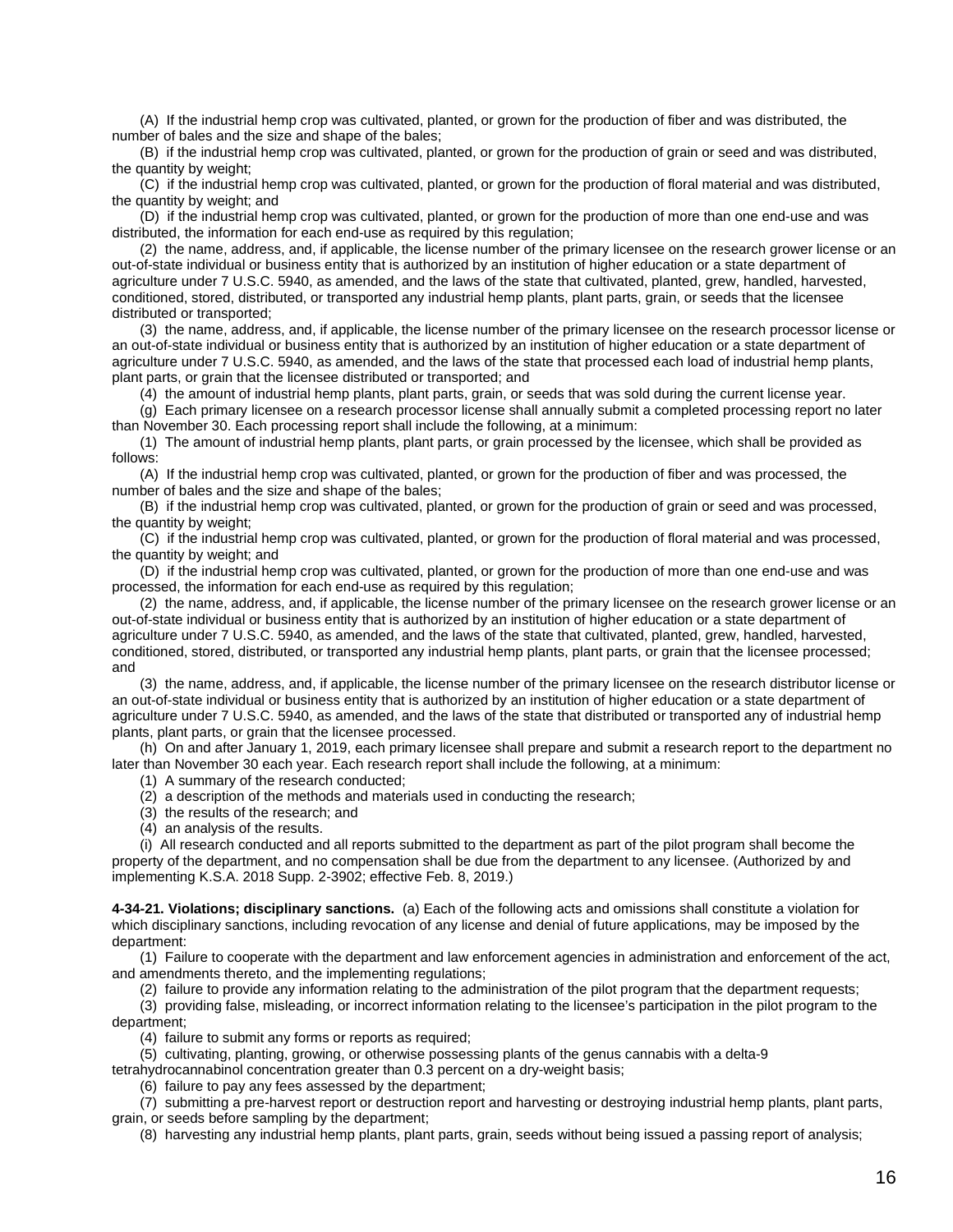(9) failure to destroy any industrial hemp plants, plant parts, grain, seeds, volunteer plants, or plants of the genus cannabis with a delta-9 tetrahydrocannabinol concentration greater than 0.3 percent on a dry-weight basis as required by this article of the department's regulations;

(10) harvesting any industrial hemp plants, plant parts, grain, or seeds after being issued a failing report of analysis; and

(11) any other violation of the act, and amendments thereto, or the implementing regulations.

(b) If a licensee cultivates, plants, grows, handles, harvests, conditions, stores, distributes, transports, or processes any industrial hemp plants, plant parts, grain, or seeds as part of the pilot program at any location not listed on the license, the industrial hemp plants, plant parts, grain, or seeds at that location shall be destroyed by any licensee that received a license issued pursuant to the primary licensee's research license application. The destruction shall be at the primary licensee's expense, and any license may be revoked.

(c)(1) Each licensee whose license is revoked shall destroy any industrial hemp plants, plant parts, grain, or seeds in that individual's possession at that individual's own expense, no more than 15 business days after the department directs the individual to do so. The licensee shall not be eligible to reapply or otherwise participate in the pilot program for at least five years from the date of revocation. If a primary licensee's research license is revoked, all industrial hemp plants, plant parts, grain, or seeds that are subject to the primary licensee's license shall be destroyed by a licensee listed on the research license application and at the primary licensee's expense.

(2) Each licensee that will destroy industrial hemp plants, plant parts, grain, or seeds pursuant to paragraph (c)(1) shall notify the department of the date and time of destruction within five days of issuance of the notification that destruction is required. Each licensee shall notify the department of any change in the destruction date or time. Additional sampling and testing may be required by the department for a change of five or more days. Representatives of the department or law enforcement may be present during the destruction, or proof of the destruction may be required by the department.

(3) All volunteer plants shall be destroyed during the current license year and for at least three years after the last reported date of planting.

(4) No refund shall be issued for any fees paid by the primary licensee.

(d) If a licensee violates any provision of the act, and amendments thereto, or the implementing regulations, any license may be revoked, in whole or in part, by the secretary, as deemed appropriate.

(e) Any prior violations of the act, and amendments thereto, the implementing regulations or previous revocations of a license may be considered when reviewing new research license applications. (Authorized by and implementing K.S.A. 2018 Supp. 2-3902; effective Feb. 8, 2019.)

#### **Commercial Industrial Hemp**

**K.A.R. 4-34-22. License required to cultivate or produce industrial hemp for commercial purposes.** (a) K.A.R. 4-34-22 through 4-34-30 shall apply only to the commercial production of industrial hemp pursuant to K.S.A. 2-3901 et seq., and amendments thereto, and, unless otherwise stated, shall not apply to research conducted as part of the pilot program pursuant to K.S.A. 2-3902, and amendments thereto, and regulated by K.A.R. 4-34-2 through 4-34-21.

(b) No individual may cultivate or produce industrial hemp for commercial purposes without a license issued by the secretary. A license shall not be required for employees, agents, contractors, or volunteers of a licensee.

(c) Only individuals shall be eligible to apply for licenses to cultivate or produce industrial hemp.

(d) Each individual who applies for a license to cultivate or produce industrial hemp shall be required to submit to a fingerprint-based state and national criminal history record check to verify that the individual has not been convicted of a felony violation of K.S.A. 2019 Supp. 21-5701 et seq., and amendments thereto, or a substantially similar offense in another jurisdiction, within the 10 years immediately preceding submission of that individual's application.

(e)(1) Each individual submitting a license application shall submit the application on a form provided by the secretary,

which shall include the following:

- (A) The individual's full legal name and date of birth;
- (B) the individual's current mailing address, telephone number, and electronic-mail address;

(C) the legal description and global positioning system coordinates of the entrance to the proposed licensed growing area and the entrance to each lot that will be used to cultivate or produce industrial hemp and a map of the proposed licensed growing area and each lot;

- (D) the total number of acres or square feet that will be used to cultivate or produce industrial hemp;
- (E) the number of acres or square feet that will be used to cultivate or produce industrial hemp in each lot;
- (F) the variety of industrial hemp to be cultivated or produced in each lot;
- (G) a completed fingerprint card for submission to the Kansas bureau of investigation; and
- (H) any other relevant information requested by the secretary.

(2) Each individual submitting a license application shall include with the application a \$100 application fee and the fee established by the Kansas bureau of investigation for performing a state and national criminal history record check. A single criminal history record check conducted in accordance with the act may be used to satisfy the act's criminal history record check requirement for multiple licenses in a single license year.

(f) All license applications shall be submitted no later than March 15 of each year in which an applicant intends to grow industrial hemp. Any individual who submits a license application after March 15, 2020 may be granted a license if good cause is shown and the secretary determines that granting the license is necessary to assist with the transition from the pilot program to the commercial industrial hemp program during 2020.

(g) Each license shall allow the cultivation and production of industrial hemp within one licensed growing area.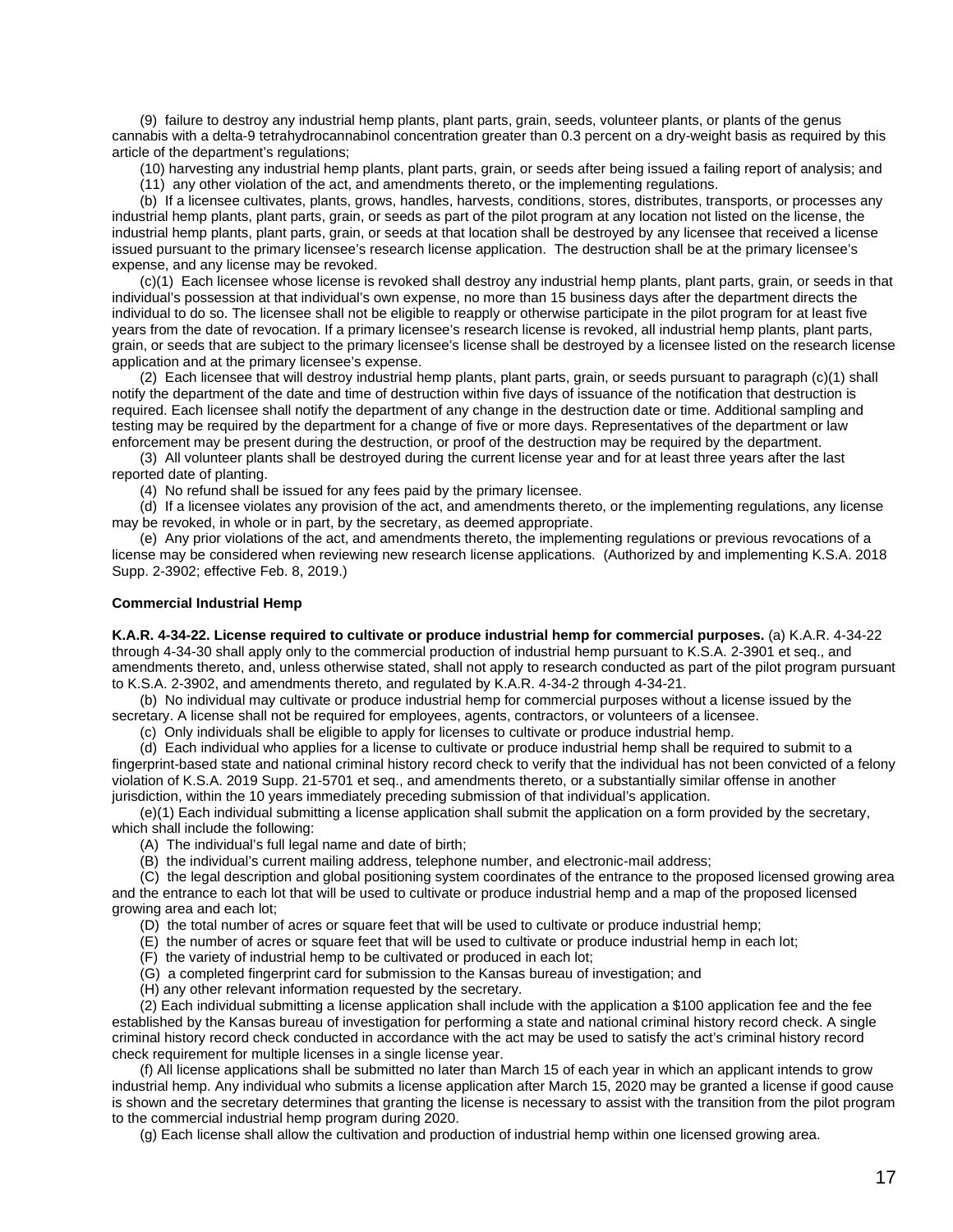(h) Upon approval of a license application by the secretary, the applicant shall submit a license fee of \$1,200 to the secretary within 15 days of notice of the approval.

(i) All licenses shall expire annually on December 31.

(j) In addition to providing the department with the information required by this regulation, each individual who is issued a license shall report the following directly to the United States department of agriculture farm service agency for each license:

(1) The street address and, to the extent practicable, the global positioning system coordinates for each growing area and for each lot or greenhouse where industrial hemp will be produced;

(2) the number of acres that will be used to cultivate or produce industrial hemp;

(3) the assigned license number; and

(4) any other information required by the United States department of agriculture.

(k) Acceptance of a license shall constitute a grant of authority by each licensee allowing the secretary to supply information to the United States department of agriculture and post information on the department's web site, including the industrial hemp producer license number, the full legal name of the licensee, the licensee's contact information, descriptions of all locations identified for cultivating or producing industrial hemp, and any information related to modifications to ensure that the information remains accurate.

(l) Each licensee shall be held responsible for any plant cultivated or produced in violation of the act and for the actions of all employees, agents, contractors, and volunteers engaged in the cultivation or production of industrial hemp under the supervision or direction of, or otherwise in conjunction with, the licensee. Each licensee shall be subject to the same disciplinary actions for a violation of the act committed by any employee, agent, contractor, or volunteer of that licensee as if the licensee had committed the violation.

(m) Each licensee requesting a license modification after issuance of a license shall submit the modification request to the secretary on a form provided by the secretary. Each modification request form shall be accompanied by a \$50 fee. Upon the secretary's review and approval of the modification request, a modified license shall be issued and may include any additional terms and conditions that the secretary deems necessary to implement the requested modification and to protect the public health, safety, and welfare. If the secretary denies the modification request, the licensee shall remain subject to the terms of the original license.

(n) Each license shall be nontransferable, unless the secretary determines that a transfer is necessary because the licensee dies or becomes disabled or because an individual who is an employee or agent of a bank, financial institution, or other creditor that has a legal right to take possession of industrial hemp for the purposes of settling a debt is required to obtain a license to do so. A license that is transferable may be transferred to the individual requesting the transfer upon that individual's submission of a modification request, a \$50 modification fee, the fee established by the Kansas bureau of investigation for performing a state and national criminal history record check, and satisfactory completion of a fingerprintbased state and national criminal history record check. A modification request shall be submitted within 60 days of the licensee's death or within 60 days of the date that the right of the bank, financial institution, or other creditor to take possession of the industrial hemp arises. If a modification request is not submitted within the time frame required by this regulation, all industrial hemp being cultivated or produced pursuant to the license shall be subject to an order to be destroyed. The individual applying for the transfer shall assume the full liability for all of the previous licensee's actions related to the cultivation or production of hemp.

(o) Each individual who materially falsifies any information in a license application or modification request shall be ineligible to receive a license to cultivate or produce industrial hemp pursuant to the act. (Authorized by K.S.A. 2019 Supp. 2- 3906; implementing K.S.A. 2019 Supp. 2-3903 and 2-3906; effective Jan. 8, 2021.)

**K.A.R. 4-34-23. Planting and pre-harvest requirements.** (a) All industrial hemp cultivated or produced shall have originated from authorized seed or clone plants.

(b) Each licensee shall maintain written certification for all authorized seed or clone plants cultivated or produced, which shall consist of either of the following:

(1) A certificate of analysis, or a similar document, stating that the source of the authorized seed or clone plants was cultivated or produced with a delta-9 tetrahydrocannabinol concentration less than 0.3 percent on a dry-weight basis during the most recent growing season; or

(2) documentation that the authorized seed or clone plants are certified pursuant to K.S.A. 2-1415 et seq., and amendments thereto.

(c) All industrial hemp seed shall be considered agricultural seed. Before selling agricultural seed in Kansas, each individual shall obtain a license pursuant to K.S.A. 2-1415 et seq., and amendments thereto.

(d) Each licensee shall submit a planting report to the department within 15 days after each planting, including replanting seeds or propagules or establishing plants. Each planting report shall identify the following:

(1) The official name of the industrial hemp variety that was cultivated or produced in each lot;

(2) the global positioning system coordinates for the licensed growing area and each lot where industrial hemp plants, plant parts, grain, or seeds are being cultivated or produced;

(3) the total number of acres planted in the licensed growing area;

(4) the number of acres planted in each lot; and

(5) a statement of the intended end-use for all industrial hemp plants, plant parts, grain, or seeds being cultivated or produced.

(e) Before harvesting industrial hemp, each licensee shall provide the secretary at least 30 days' notice of the intended harvest date on a form provided by the secretary and, if the harvest does not begin on that date, shall provide an updated notice of the anticipated harvest date before harvesting any industrial hemp. Failure to provide notice of the harvest may result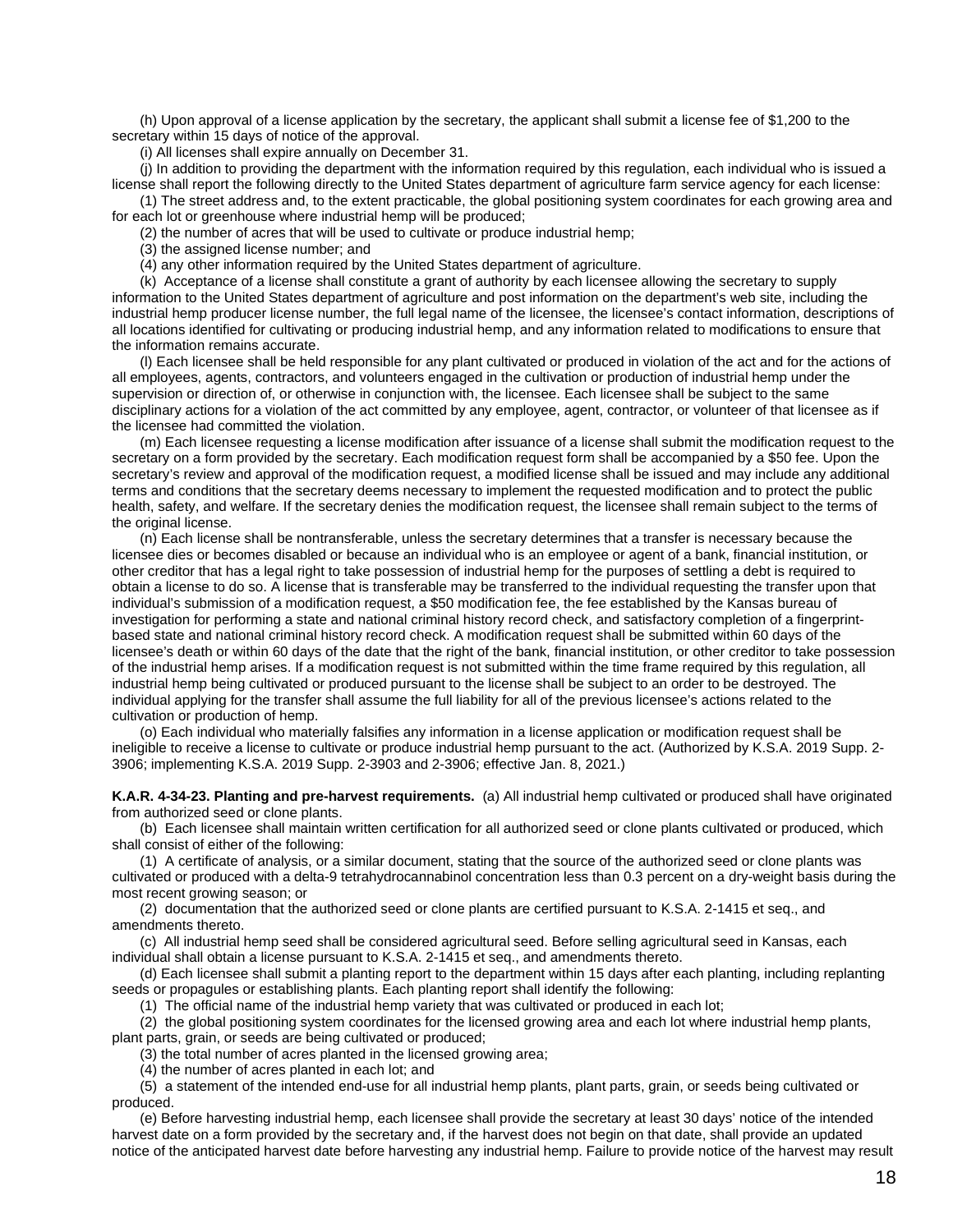in the revocation of an existing hemp producer license and the denial of future hemp producer licenses. Each pre-harvest report shall identify the following:

(1) The global positioning system coordinates of the entrance to the licensed growing area and each lot where industrial hemp plants are intended for harvest;

(2) the total number of acres planted in the licensed growing area subject to harvest;

(3) the number of acres planted in each lot subject to harvest;

(4) the planting date for each lot;

(5) the total number of acres intended for harvest in the licensed growing area, if different from the number of acres intended for harvest in the lot;

(6) the number of acres intended for harvest in each lot;

(7) the intended harvest date for each lot;

(8) the official name of the industrial hemp variety that is intended for harvest from each lot; and

(9) a statement of the intended end-use for all industrial hemp plants, plant parts, grain, or

seeds that will be harvested from each lot.

(f) If two or more harvests will be conducted within a licensed growing area or lot within a license year, the licensee shall notify the department of each intended harvest date at least 30 days before the intended harvest date. The primary licensee shall pay the subsequent sampling fees and testing fees for each harvest conducted after the initial harvest of a lot.

(g) Each licensee shall maintain records regarding the source of all industrial hemp cultivated or produced and records regarding the disposition of all industrial hemp cultivated or produced for three years and shall present those records to the secretary upon request. (Authorized by and implementing K.S.A. 2019 Supp. 2-3906; effective Jan. 8, 2021.)

**K.A.R. 4-34-24. Sampling, testing, and harvest requirements.** (a) No more than 30 days before any industrial hemp cultivated or produced pursuant to the act is harvested, each licensee shall allow a sample to be collected by the secretary for testing, using post-decarboxylation or any other similarly reliable method, to determine the delta-9 tetrahydrocannabinol concentration of industrial hemp cultivated or produced. A licensee shall not harvest any industrial hemp before receiving notice that testing of the samples has shown a delta-9 tetrahydrocannabinol concentration of less than 0.3 percent on a dryweight basis and that the licensee may harvest the industrial hemp.

(b) Each licensee shall complete each harvest of industrial hemp plants, plant parts, grain, or seeds within 30 days of sampling.

(c) If a licensee fails to harvest all of the industrial hemp plants, plant parts, grain, or seeds within the time frame specified in subsection (b), the licensee shall perform one of the following:

(1) Notify the department that harvest has not occurred within seven days after the expiration of the time frame specified in subsection (b), request that the department collect a subsequent pre-harvest sample, and pay the required sampling and testing fees; or

(2) notify the department that harvest has not occurred within seven days after the expiration of the time frame specified in subsection (b) and inform the department of the date by which the licensee intends to effectively dispose of the industrial hemp plants, plant parts, grain, or seeds. The licensee shall conduct effective disposal no more than seven days after the licensee informs the department that harvest has not occurred and shall notify the department of any change in the effective disposal date. Effective disposal of industrial hemp plants, plant parts, grain, or seeds shall occur by the licensee and at the licensee's expense. All volunteer plants within and adjacent to the licensed growing area shall be effectively disposed of during the current license year and for at least three years after the last reported date of planting. If effective disposal of industrial hemp plants, plant parts, grain, or seeds occurs, no refund shall be issued for any fees paid by a licensee, the cost of effective disposal, or the value of the crop.

(d) Each licensee shall submit a harvest report to the department no more than 15 days after each harvest of industrial hemp plants, plant parts, grain, or seeds is completed for each lot. Each harvest report shall identify the following:

(1) The global positioning system coordinates of the entrance to the licensed growing area and each lot where industrial hemp plants were harvested;

(2) the total number of acres planted in the licensed growing area;

(3) the number of acres planted in each lot;

(4) the planting date for each lot;

(5) the total number of acres harvested from the licensed growing area;

(6) the number of acres harvested from each lot;

(7) the harvest date for each lot;

(8) the official name of the industrial hemp variety harvested from each lot; and

(9) a statement of intended end-use for all industrial hemp plants, plant parts, grain, or seeds harvested from each lot.

(e) Industrial hemp shall be subject to post-harvest sampling and testing by the secretary. Each licensee shall agree to provide the secretary access to any harvested industrial hemp or to provide the secretary with a copy of the bill of lading and, if available, a certificate of analysis or similar document provided for any industrial hemp already sold or transferred to another person. All samples collected by the secretary shall be subject to testing, using post-decarboxylation or any other similarly reliable method, of delta-9 tetrahydrocannabinol concentration of industrial hemp produced. A licensee whose industrial hemp is sampled after it is harvested shall not sell, transfer, or transport any industrial hemp harvested from the licensed growing area where samples were collected until that licensee has received notice from the department that testing of the samples has shown a delta-9 tetrahydrocannabinol content of less than 0.3 percent on a dry-weight basis.

(f) Each licensee shall be assessed a \$225 fee for the required pre-harvest sample collected and tested by the secretary. (g) At any time other than at the time of the required pre-harvest sample collected and tested by the secretary, a licensee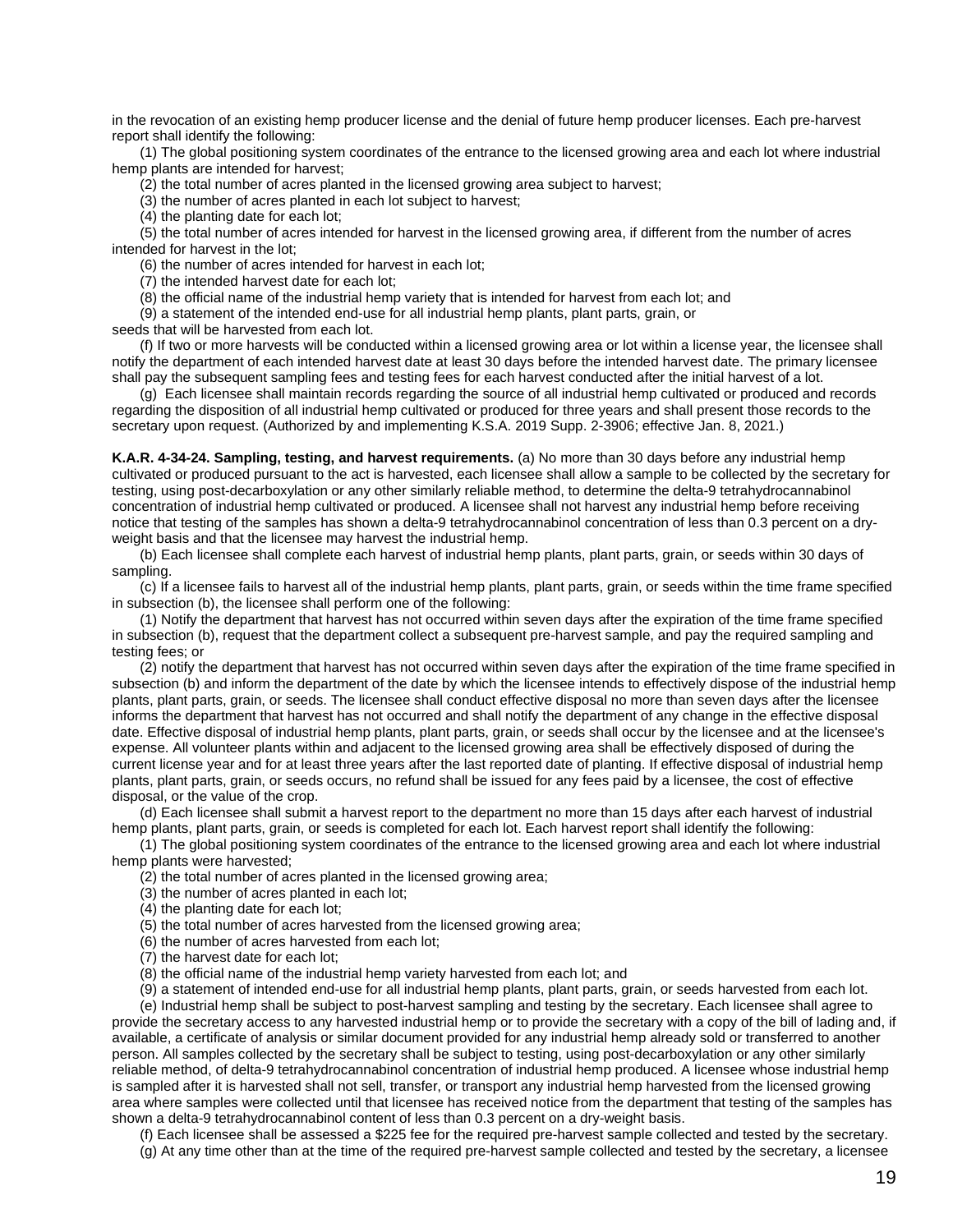may request that the secretary collect a sample and test the delta-9 tetrahydrocannabinol concentration, subject to a testing fee of \$225 for each test and additional costs assessed for the secretary's travel time and mileage.

(h) All samples collected by the secretary shall become the property of the secretary, and no compensation shall be owed to any licensee.

(i) Any licensee may request a test from a private laboratory at any time. However, test results from private laboratories shall not be considered official and shall not be substituted for a sample collected and tested by the secretary, and each licensee shall be responsible for the costs of testing by a private laboratory.

(j) Each sample collected and tested by the secretary and found to contain a delta-9 tetrahydrocannabinol concentration greater than 0.3 percent on a dry-weight basis shall result in the hemp being classified as cultivated or produced in violation of the act and shall result in the issuance of a failing report of analysis. Hemp that receives a failing report of analysis may be eligible to be remediated pursuant to K.A.R. 4-34-25.

(k) Within seven days of notice of the failing report of analysis, any licensee may request, on a form provided by the secretary, an additional test by the secretary. The request shall include payment of a retesting fee of \$225 and any additional costs assessed for the secretary's travel time and mileage. If a licensee requests an additional test and the sample collected and tested pursuant to this subsection is found to contain a delta-9 tetrahydrocannabinol concentration greater than 0.3 percent on a dry-weight basis, then all plants in the licensed growing area shall be effectively disposed of as required by K.A.R. 4-34-25 or, if eligible, remediated pursuant to K.A.R. 4-34-25.

(l) For each licensee who is issued an order to effectively dispose of plants, one of the following requirements shall apply: (1) The licensee shall be subject to a corrective action plan as specified in K.A.R. 4-34-29 and reported to the appropriate state or local law enforcement agency if the violation is deemed negligent.

(2) The licensee shall be reported to the United States department of agriculture, the office of the Kansas attorney general, the office of the United States attorney for the district of Kansas, and the appropriate state or local law enforcement agency if the violation is the result of a culpable mental state greater than negligence. If any plants are tested by the secretary and found to contain a delta-9 tetrahydrocannabinol concentration of greater than 2.0 percent, the licensee responsible for those plants shall be presumed to have acted with a culpable mental state greater than negligence.

(m) Except as provided in K.A.R. 4-34-28, each licensee or an authorized representative of each licensee shall be present whenever the secretary collects a sample of industrial hemp cultivated or produced pursuant to the act and whenever a compliance inspection is conducted pursuant to this regulation. (Authorized by K.S.A. 2020 Supp. 2-3906; implementing K.S.A. 2020 Supp. 2-3903, as amended by L. 2021, ch. 76, sec. 4, and 2-3906; effective Jan. 8, 2021; amended, T-4-8-25-21, Aug. 25, 2021; amended Dec. 17, 2021.)

**K.A.R. 4-34-25. Remediation; effective disposal; violations.** (a) All hemp that is deemed to be in violation of the act for any reason or that contains a delta-9 tetrahydrocannabinol concentration greater than 0.3 percent on a dry-weight basis shall, by order of the secretary, be subject to effective disposal or remediation.

(b) Remediation shall not be allowed for any hemp for which the secretary has not approved a remediation plan. Hemp for which remediation is not allowed shall be effectively disposed of as specified in this regulation.

(c) Remediation shall include any method approved by the United States department of agriculture and may include either of the following:

(1) Separating and removing all flowers and floral materials from the stalks, leaves, and seeds of all plants or plant parts, which may include removal by hand or mechanical removal; or

(2) shredding the entirety of all plants or plant parts into hemp biomass, which may be accomplished with shredders, composters, specialty mechanical equipment, or similar means.

(d) Seeds removed from hemp plants or contained in hemp biomass as a result of remediation shall not be used for propagation purposes.

(e) Each remediation plan or request to submit a remediation plan shall be submitted to the secretary before the expiration of the 10-day period following the licensee's receipt of notice that effective disposal is required as specified in subsection (q).

(f) Each remediation plan submitted to the secretary pursuant to this regulation shall include the following, at a minimum:

(1) The date that remediation will begin;

(2) the approximate date that remediation will be completed;

(3) the total number of acres that will be remediated;

(4) the intended end-use of all plants or plant parts to be remediated;

(5) the location where each plant or plant part will be stored before and after remediation and the location where remediated material will be stored following remediation;

(6) the method or methods of remediation intended to be used; and

(7) any other information that is relevant to the circumstances surrounding the cultivation or production of the hemp proposed to be remediated or the intended remediation plan and that the secretary requests.

(g) Any remediation plan that does not contain all required information may be denied or returned to the licensee. Any remediation plan may be denied at the discretion of the secretary, based on the circumstances surrounding the cultivation or production of the hemp proposed to be remediated.

(h) Hemp for which a failing report of analysis is issued may be remediated by the licensee upon the secretary's approval of the remediation plan submitted by the licensee, if the most recent sampling and testing conducted showed the hemp to have a delta-9 tetrahydrocannabinol concentration of 1.0 percent or less on a dry-weight basis.

(i) Any licensee may request permission from the secretary to submit a remediation plan for any hemp for which a failing report of analysis is issued if the most recent sampling and testing conducted showed the hemp to have a delta-9 tetrahydrocannabinol concentration greater than 1.0 percent but not greater than 2.0 percent on a dry-weight basis. If the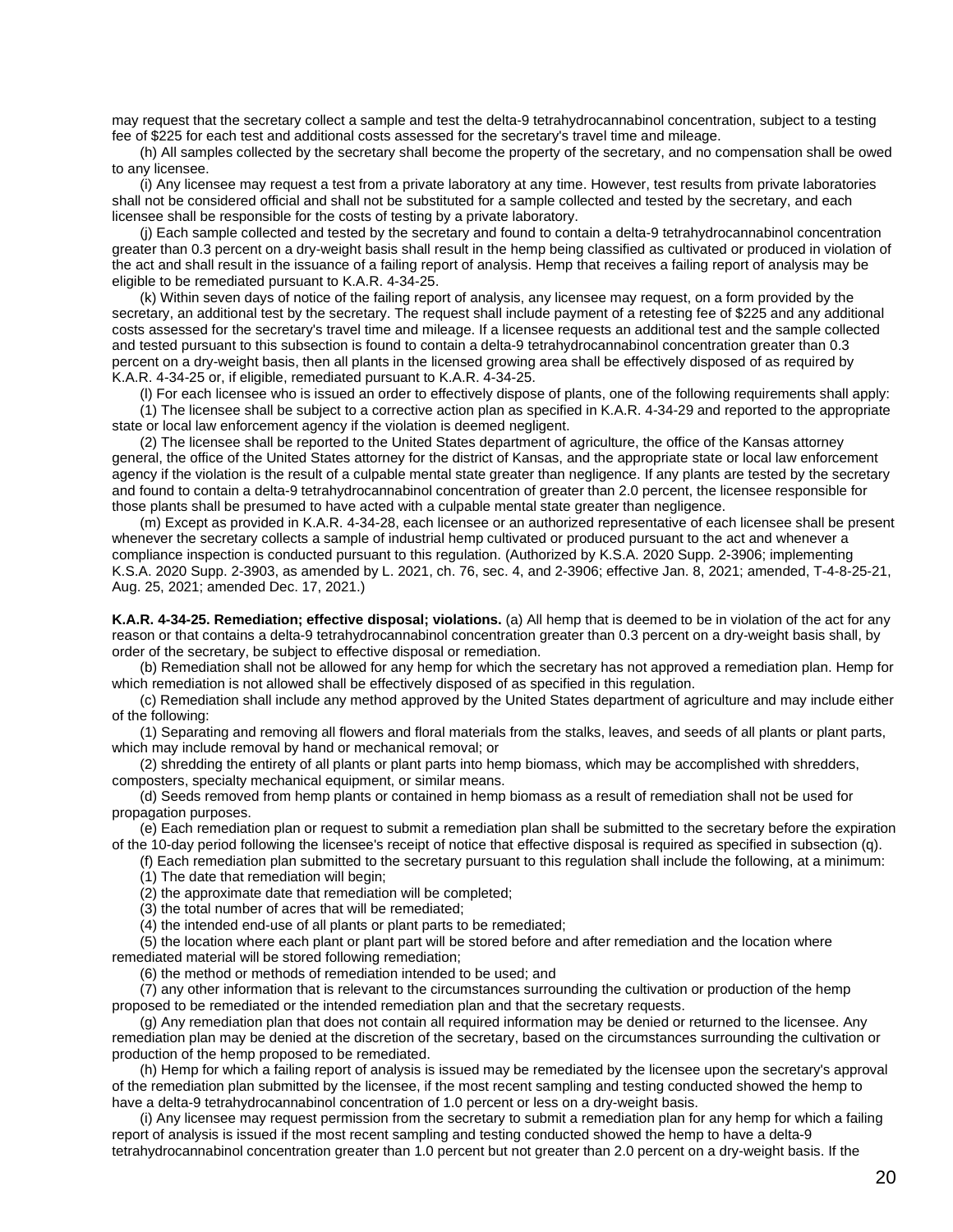secretary agrees to review a remediation plan based upon the circumstances surrounding the production or cultivation of the hemp, then the industrial hemp may be remediated upon approval of the plan submitted by the licensee.

(j) Each licensee who conducts remediation of any hemp shall allow representatives of the secretary to be present during the remediation. Proof of remediation may be required to be provided to the secretary.

(k) All plant material that is undergoing remediation shall be clearly labeled to indicate that the plant material is remediated hemp biomass and to verify the source of all of the hemp that comprises the remediated material. Remediated hemp biomass shall require a bill of lading pursuant to K.A.R. 4-34-26, which shall identify the material as remediated hemp biomass and identify the source of all material used in the remediation.

(l) All plant material resulting from remediation shall be subject to postremediation sampling and testing and shall be required to be effectively disposed of as specified in this regulation and prohibited from entering commerce if the final postremediation testing performed shows the plant material to have a delta-9 tetrahydrocannabinol concentration of greater than 0.3 percent on a dry-weight basis.

(m) Remediation may be conducted as many times as is necessary to achieve a delta-9 tetrahydrocannabinol concentration of 0.3 percent or less on a dry-weight basis. However, all hemp biomass that is not successfully remediated so as to have a delta-9 tetrahydrocannabinol concentration of 0.3 percent or less on a dry-weight basis within 60 days of the issuance of the final failing report of analysis for any hemp that comprises the remediated hemp biomass shall be effectively disposed of as specified in this regulation.

(n) Hemp for which a failing report of analysis is issued and for which the most recent testing conducted shows a delta-9 tetrahydrocannabinol concentration greater than 2.0 percent on a dry-weight basis shall not be eligible for remediation and shall be required to be effectively disposed of as provided in this regulation.

(o) Acceptable methods of effective disposal shall include plowing under, mulching or composting, disking, mowing or chopping, deep burial, burning, or any other method allowed under federal law and approved by the secretary.

(p) If required pursuant to federal law, all hemp that requires effective disposal shall be destroyed or disposed of as required by the controlled substances act, 21 U.S.C. 801 et seq., and in compliance with requirements of the United States drug enforcement agency.

(q) If allowed pursuant to federal law, each licensee shall conduct effective disposal at the licensee's expense within 10 days of receiving notice that effective disposal is required. Each licensee shall effectively dispose of all volunteer plants within and adjacent to the licensed growing area during the current license year and for at least three years after the last reported date of planting. Each licensee shall allow representatives of the secretary to be present during the effective disposal of plants or plant parts, or proof of the effective disposal may be required by the secretary. Each licensee who conducts effective disposal shall, within 14 days of conducting the effective disposal, report the number of acres effectively disposed of to the department. A licensee who conducts effective disposal shall not be eligible for a refund of any fees paid, the cost of effective disposal, or the value of the crop.

(r) Each licensee whose plants are effectively disposed of shall be responsible for reimbursing any law enforcement agency whose officers or agents are required to participate in or be present during the effective disposal for all of the law enforcement agency's costs associated with the effective disposal.

(s) Failure of a licensee to conduct effective disposal as required by the secretary within 10 days of receiving notice that effective disposal is required shall result in the secretary's conducting effective disposal at the expense of the licensee, unless an extension is granted by the secretary.

(t) A licensee's failure to conduct effective disposal as required by the secretary, failure to reimburse the secretary for any costs incurred as a result of the secretary's conducting effective disposal, or failure to reimburse any law enforcement agency for any costs associated with effective disposal shall be grounds for denial of any future hemp producer license application.

(u) Each licensee who violates the act with a culpable mental state of negligence shall be subject to a corrective action plan as specified in K.A.R. 4-34-29 and reported to the appropriate state or local law enforcement agency. Each licensee who violates the act with a culpable mental state greater than negligence shall be reported to the United States attorney's office and the Kansas attorney general's office, in addition to the appropriate state or local law enforcement agency. (Authorized by and implementing K.S.A. 2020 Supp. 2-3906; effective Jan. 8, 2021; amended, T-4-8-25-21, Aug. 25, 2021; amended Dec. 17, 2021.)

**K.A.R. 4-34-26. Transportation of industrial hemp.** (a) Each licensee who sells, trades, barters, gives away, or otherwise transfers any unprocessed industrial hemp to any other person shall ensure that the unprocessed industrial hemp is accompanied by a signed bill of lading that includes the licensee's license number, the total quantity of industrial hemp transferred, the date the transfer occurred, and the name of the person acquiring the industrial hemp. A certificate of analysis or other similar document shall be attached to the bill of lading.

(b) Each person who sells, trades, barters, gives away, or otherwise transfers unprocessed industrial hemp subsequent to an initial transfer involving unprocessed industrial hemp as specified in subsection (a) shall record the transfer and shall amend the bill of lading or attach the information regarding the subsequent transfer to the original bill of lading and shall include the name of the person acquiring possession of the industrial hemp, the amount of industrial hemp transferred, and the date of the transfer. Any individual in possession of unprocessed industrial hemp plants, plant parts, grain, or seeds without a valid hemp producer's license or a bill of lading may be presumed to have unlawfully cultivated or produced hemp in violation of the act or gained possession of industrial hemp plants, plant parts, grain, or seeds that were cultivated or produced in violation of the act.

(c) Each licensee shall comply with all local, state, and federal laws and regulations related to the transportation of industrial hemp and with the act. (Authorized by and implementing K.S.A. 2019 Supp. 2-3906; effective Jan. 8, 2021.)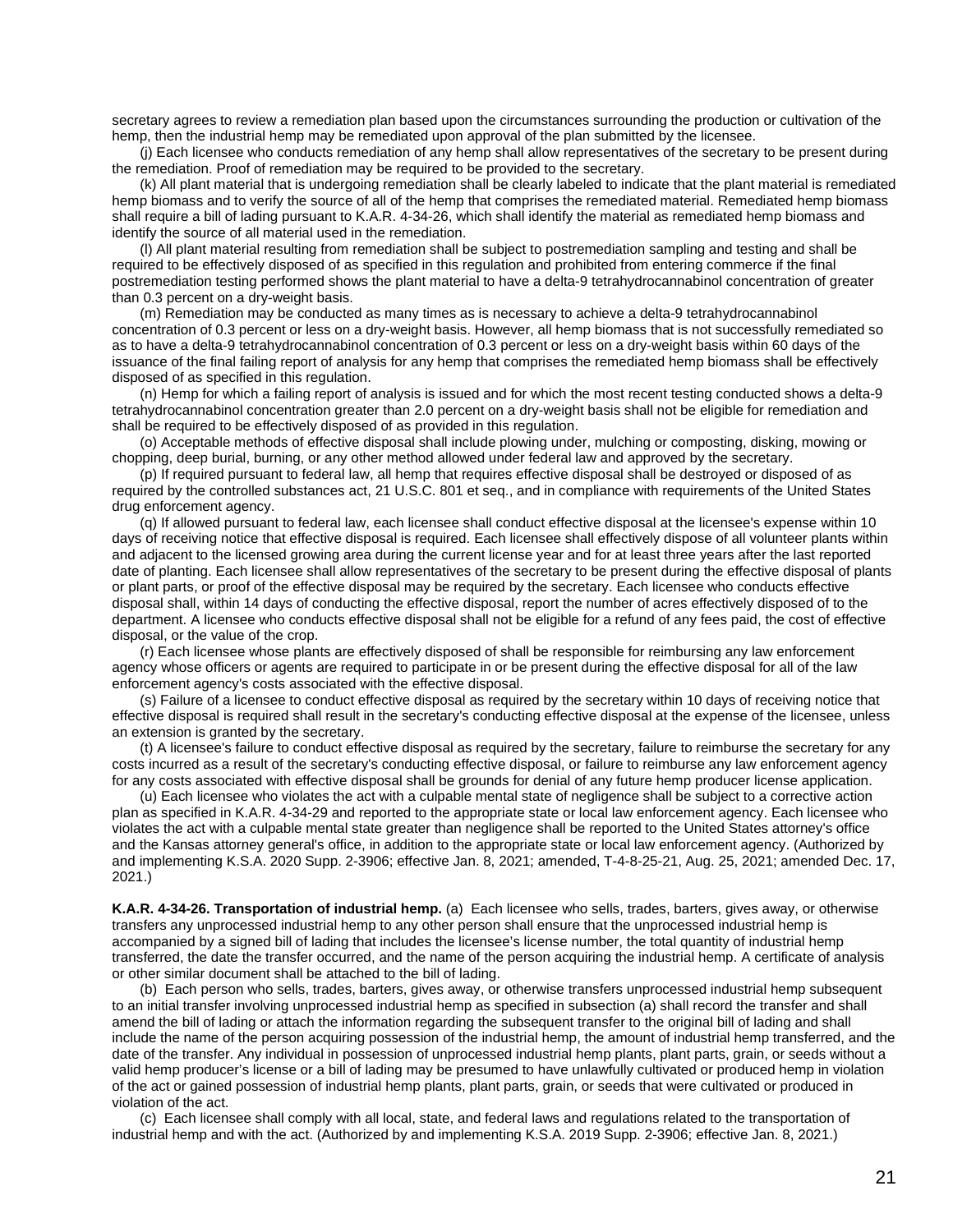**K.A.R. 4-34-27. Planting restrictions; signage requirements; volunteer plants.** (a)A licensee shall not cultivate, plant, grow, or harvest industrial hemp plants, plant parts, grain, or seeds at any location not included on the license.

(b) A licensee shall not cultivate, plant, grow, or harvest industrial hemp plants, plant parts, grain, or seeds in a residential structure, within 50 feet of a residential structure, or within one-quarter mile of any public or private K-12 school or public recreational area, except with the secretary's written permission.

(c) A licensee shall not interplant any other crop with industrial hemp, except that any state educational institution licensee may do so upon authorization by the secretary. This subsection shall not prohibit the use of ground cover, but ground cover shall not be harvested.

(d) A licensee shall not interplant different varieties of industrial hemp within a lot.

(e) Harvested lots of industrial hemp plants shall not be commingled with other harvested lots or other material.

(f) Each licensee shall post and maintain at least one sign at each licensed growing area listed on the license. A sign shall be posted along each licensed growing area boundary adjacent to a public road, except that if the licensed growing area is adjacent to an intersection of two or more public roads, a sign shall be posted at the intersection. If a licensed growing area is not adjacent to any public road, a sign shall be posted at the point of access to the licensed growing area. Each sign shall measure at least 36 inches per side, shall be clearly visible and legible from the adjacent public road, intersection of public roads, or access point, and shall include the following information:

(1) The following text: "Kansas Department of Agriculture Industrial Hemp Program";

- (2) the licensee's name;
- (3) the licensee's license number; and
- (4) the department's telephone number.

(g) Each licensee shall allow the secretary to inspect, for volunteer plants, ditches, fence lines, or other unmanaged land areas adjacent to any licensed growing area. Each licensee shall destroy any volunteer plants for at least three years after the last date of planting. (Authorized by and implementing K.S.A. 2019 Supp. 2-3906; effective Jan. 8, 2021.)

**K.A.R. 4-34-28. Access to records and property.** (a) Acceptance of a license shall constitute a grant of authority by each licensee allowing the secretary to inspect all records related to the cultivation or production of industrial hemp.

(b) Each licensee shall grant the secretary access to all land identified for the cultivation or production of industrial hemp for purposes of inspection to determine compliance with the act and the implementing regulations. In addition to pre-harvest sampling and testing of all industrial hemp plants being cultivated or produced pursuant to the act as specified in K.A.R. 4-34- 24, in accordance with federal law, each licensee's premises and records related to the cultivation or production of industrial hemp shall be subject to annual inspection to ensure compliance with the act and the implementing regulations.

(c) Each licensee shall consent to the secretary's providing information to the United States department of agriculture, law enforcement, fire and rescue agencies, and the public regarding each licensed growing area. Additionally, each licensee shall consent to the secretary's providing information about any licensed growing area, including global positioning system coordinates, to representatives of the United States department of agriculture, Kansas bureau of investigation, United States drug enforcement agency, and other law enforcement agencies.

(d) Each licensed growing area and all adjacent areas shall be subject to inspection by the secretary. The secretary shall have complete, unrestricted, and immediate access to all industrial hemp plants, plant parts, grain, and seeds, whether growing or not, including access to all land, buildings, facilities, motor vehicles, and other structures used for industrial hemprelated activities. Access shall be granted at reasonable times, without interference or obstruction, with or without cause, and with or without advance notice. The secretary's right of access specified in this regulation shall include the unrestricted right to inspect or take samples of any industrial hemp plants, plant parts, grain, or seeds, whether growing or not, present at the location being accessed, as well as the right to inspect any reports or records pertaining to industrial hemp plants, plant parts, grain, or seeds. (Authorized by and implementing K.S.A. 2019 Supp. 2-3906; effective Jan. 8, 2021.)

**K.A.R. 4-34-29. Negligent violations; corrective action plans.** (a) Negligent violations of the act may include failure to provide a legal description of land on which a licensee produces industrial hemp, producing plants with a delta-9 tetrahydrocannabinol concentration greater than 1.0 percent on a dry-weight basis, or producing plants with a delta-9 tetrahydrocannabinol concentration greater than 0.3 percent on a dry-weight basis if the licensee did not make reasonable efforts to cultivate or produce industrial hemp. It shall not be a negligent violation of the act if a licensee produces plants with a delta-9 tetrahydrocannabinol concentration of 1.0 percent or less on a dry-weight basis and the licensee has made reasonable efforts to cultivate or produce industrial hemp. Each licensee who negligently violates the act or the implementing regulations shall be required to follow a corrective action plan developed by the secretary.

(b) Upon the first negligent violation, each licensee shall meet the following requirements:

(1) Correct the violation within 10 days of notification of the violation by the secretary, including conducting effective disposal of the industrial hemp crop if so ordered;

(2) for the duration of the time period specified in the corrective action plan, which shall be at least two years, provide a report to the secretary as often as is required by the secretary regarding the status of the violation; and

(3) complete any other actions required by the secretary.

(c) Upon a second negligent violation within five years of a previous negligent violation, each licensee shall meet the following requirements:

(1) Correct the violation within 10 days of notification of the violation by the secretary, including the effective disposal of the industrial hemp crop if so ordered;

(2) for the duration of the time period specified in the corrective action plan, which shall be at least two years, provide a report to the secretary at least every 30 days, or as often as is required by the secretary, regarding the status of the violation;